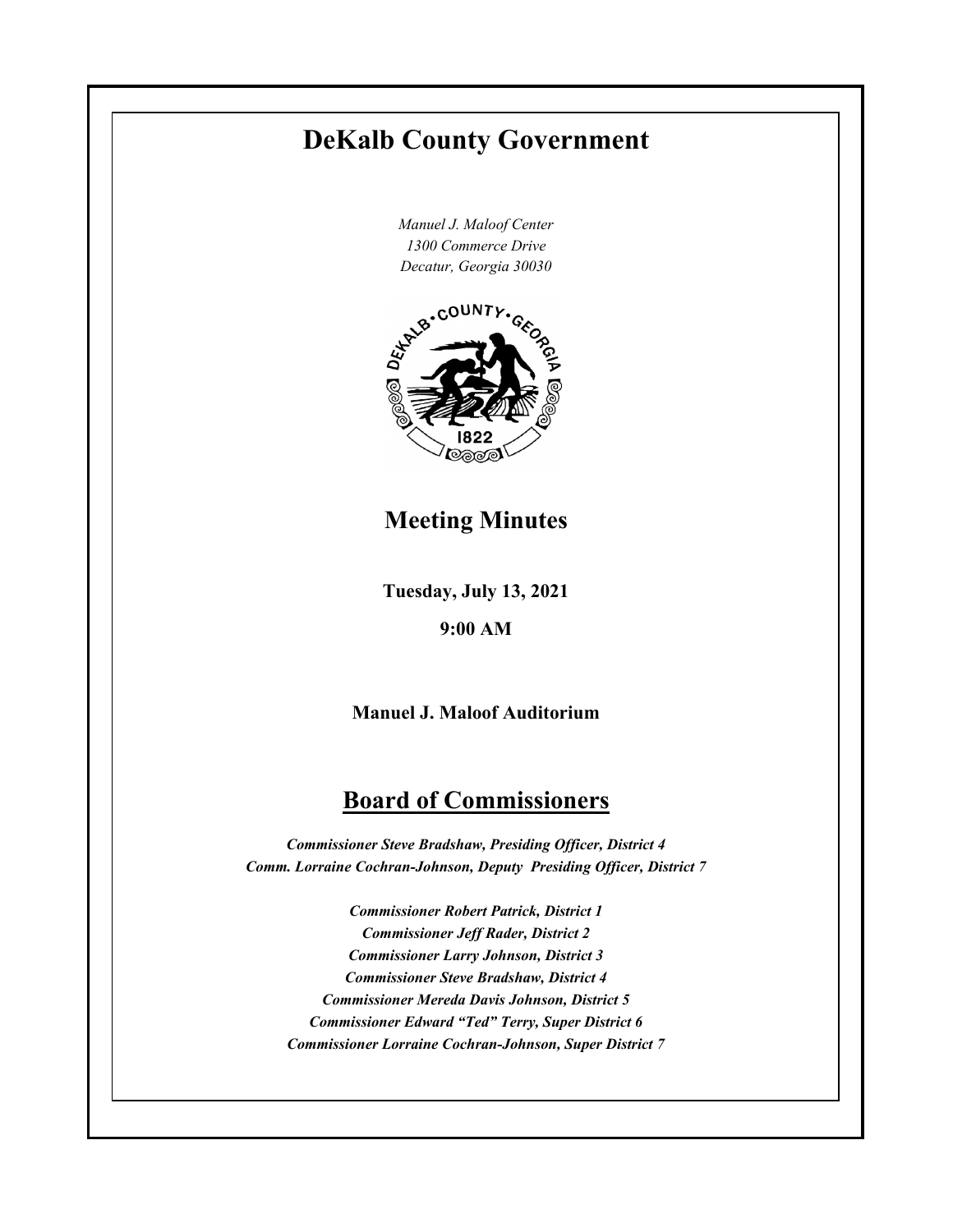Commissioner Robert Patrick, Commissioner Jeff Rader, Commissioner Larry Johnson, Commissioner Steve Bradshaw, Commissioner Mereda Davis Johnson, Commissioner Ted Terry, and Commissioner Lorraine Cochran-Johnson Present:

**Administration:** Michael Thurmond, CEO, Zachary Williams, Executive Assistant/ Chief Operating Officer, Barbara Sanders-Norwood, County Clerk, Viviane Ernstes, County Attorney

*This meeting will be conducted via teleconference (Zoom). Simultaneous public access to the meeting will be available (1) via live stream on DCTV's webpage, and (2) on DCTVChannel23.TV. Public Comment may be submitted by sending an email no longer than one page to PublicComment@dekalbcountyga.gov which must be received between 9:00 a.m. and 10:00 a.m. on the day of the meeting. Only those emails received during the allotted time may be read aloud and broadcast. Emails received outside of the allotted time will be included in the Public Comments record for the next meeting after the receipt of those emails. The body of your email must include your first and last name, followed by your address. By submitting an email at any time for public comment, you agree to have your name, address, and email broadcast on the teleconference (Zoom) and entered in the record/minutes. Abusive, profane or derogatory language will not be permitted. The Public Comment segment will not exceed 30 minutes and individual emails will be read by the Clerk for no more than 3 minutes each. The County reserves the right, at the County's sole discretion, to (1) add your email to the record/minutes without reading any of it into the broadcast or (2) add your email to the record/minutes and read all or a portion of your email into the broadcast*

### **A. INSPIRATIONAL**

Pastor Lee May - Transforming Faith Church

#### **PLEDGE OF ALLEGIANCE**

Commissioner Larry Johnson - District 3

#### **B. PRESENTATIONS**

COVID-19 Response - CEO Michael Thurmond

## **C. COMMENTS FROM THE PUBLIC**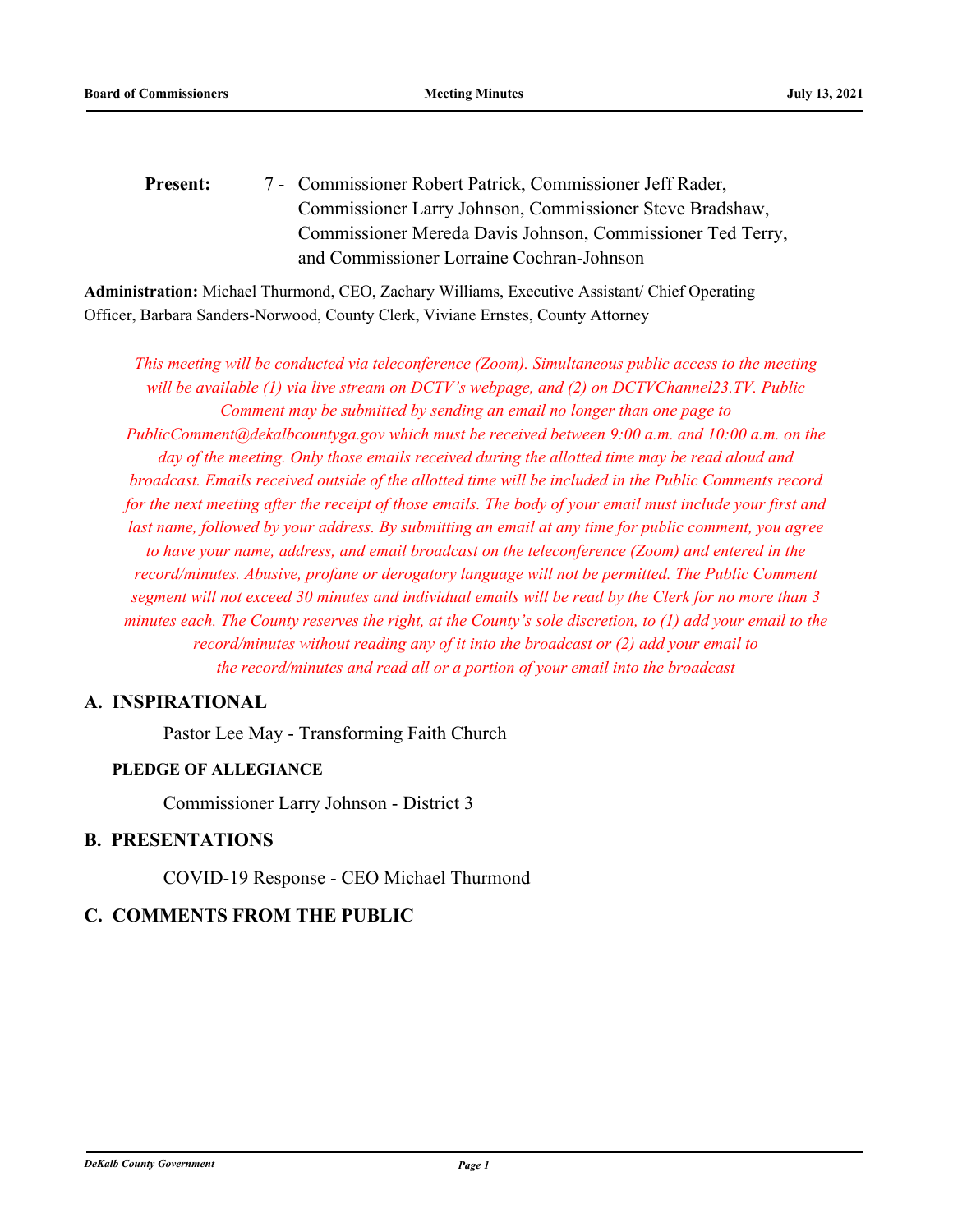*Public Comment may be submitted by sending an email no longer than one page to PublicComment@dekalbcountyga.gov which must be received between 9:00 a.m. and 10:00 a.m. on the day of the meeting. Only those emails received during the allotted time may be read aloud and broadcast. Emails received outside of the allotted time will be included in the Public Comments record for the next meeting after the receipt of those emails. The body of your email must include your first and last name, followed by your address. By submitting an email at any time for public comment, you agree to have your name, address, and email broadcast on the teleconference (Zoom) and entered in the record/minutes. Abusive, profane or derogatory language will not be permitted. The Public Comment segment will not exceed 30 minutes and individual emails will be read by the Clerk for no more than 3 minutes each. The County reserves the right, at the County's sole discretion, to (1) add your email to the record/minutes without reading any of it into the broadcast or (2) add your email to the record/minutes and read all or a portion of your email into the broadcast.*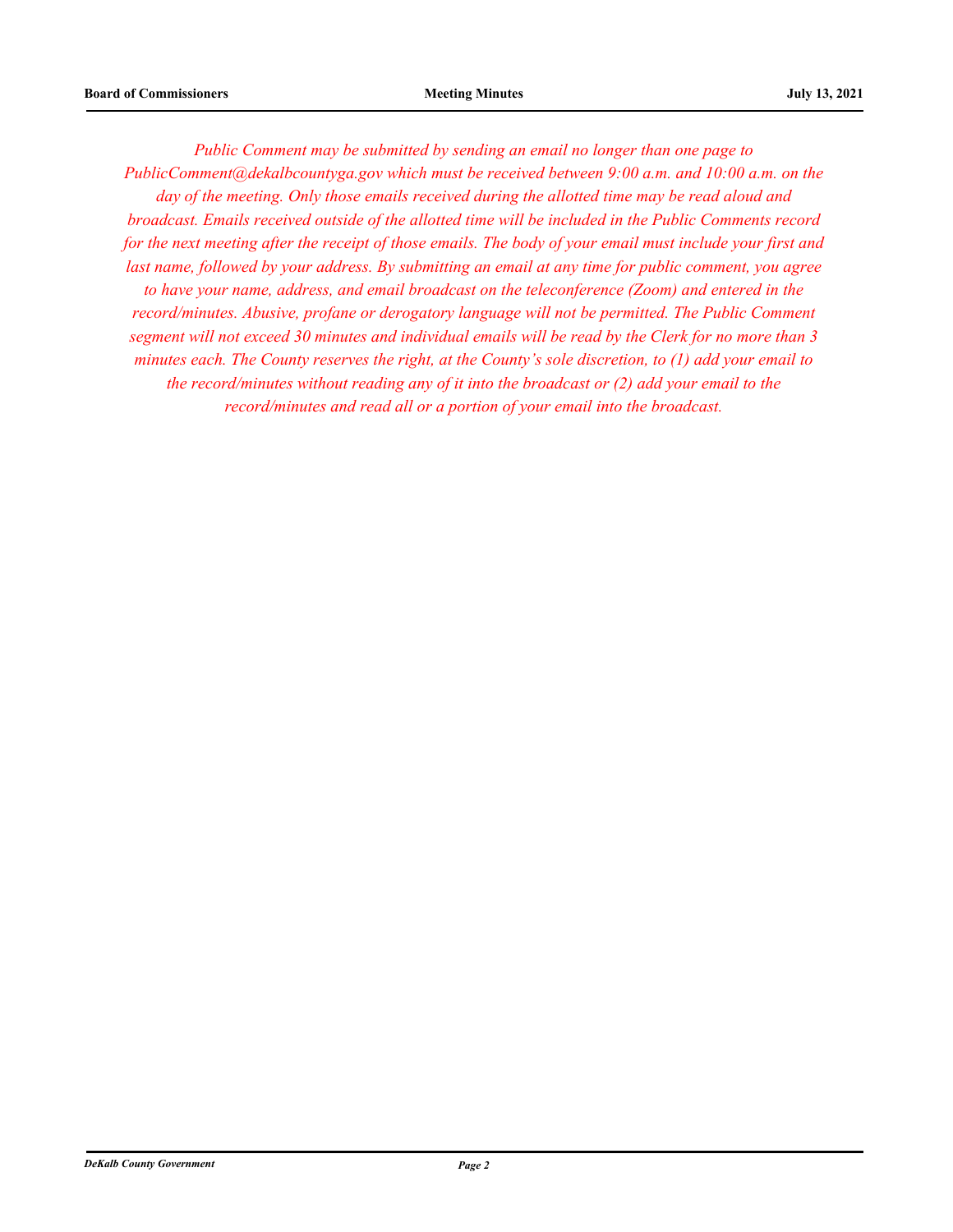1. Martha Gross, 2855 Briarcliff Road, DeKalb County - Before the Board votes to give away hard earned tax payer monies to a high-end apartment project the Related Company is doing in Brookhaven, I want you all to question the economic development people about their motives and the alternatives. I hold a masters in Economic Development and have handled nearly \$2 Billion in commercial real estate over the years. The way economic development is traditionally used is to secure employment generators that other localities are competing to secure. Those coveted employment generators are expected to produce quality jobs that will boost the local economy with downstream spending from the employment income generated. Economic Development can also be used to stimulate development in an underserved area, with ample supply and weak demand – like parts of south and east DeKalb. Related Company tried to get the zoning they needed to develop in Unincorporated DeKalb. They felt the door was closed on them so they, along with the contiguous redevelopment parcels opted to annex into Brookhaven. There they got an unprecedented zoning density and did nothing to upgrade the roads outside of their newly annexed area, saying that is not their issue, but DeKalb County's to address. With the annexation into Brookhaven, we lost the TAD funds that should have been generated by such development and would have helped us upgrade the infrastructure. Why on earth is DeKalb trying to give this developer our tax money AFTER they annexed into Brookhaven

and got unprecedented density and other entitlements? Why reward entities who have already annex into Brookhaven, only to be rewarded with densities they could not obtain in Unincorporated DeKalb? I personally know several developers who would gladly do this project without that freebie. If not, then the market solution is a price reduction – not a bad thing, considering the seller has been a greedy slumlord whose illegal nightclubs have caused us great heartache. If the goal is to increase affordable housing, then look at one of the new projects, such as the vacant Whole Foods site, and work with the winning bidder to grant them the tax incentives and density they need to both create more affordable housing and prevent them from annexing into Brookhaven. Many of the developers looking at the site are already considering annexation, so THIS is the time to use some economic development leverage, not AFTER they annex into Brookhaven and get the densities they want.

2. Stephen Binney, (No Address) - Good Morning Commissioners, CEO Thurmond is an old style politician. During his time at the school board he isolated himself from the School Board members. Using his managers to bring his edicts to the Board for approval. Now that he is CEO of Dekalb County his management style has not changed. Mr Thurmond is even unwilling to appoint his member to the Charter Review Commission to evaluate Dekalb County's form of government. I believe his is the only appointed not yet made. With just one appointment the people of Dekalb County could have the ability to study if our current form of government has had any influence or our past and current problems. Suggesting changes that might enhance our County's ability to improve its governmental systems in the future. You and only you Mr Thurmond are standing in the way of this process. Why? Many old time politicians are too greedy or afraid to share their power once they get it. Are you scared or greedy Mr Thurmond? The most efficient type of government is one with transparency, one with open discussions, and where all opinions are desired and used to solve our current problems. I would think that CEO Thurmond would want to have meetings with the Commissioners on all critical issues, so that all parties would have a seat at the table and the responsibilities that go with the decisions made at that table. All thoughts must be fully considered even when the CEO has the final authority to make the final decision. Mr Thurmond did not even inform the commissioners that there was a problem with the TLAC system. When TLAC was started the CEO took all the credit, but when it failed, everyone had to own it. Having watched some of the committee meetings over the last couple of months, I want to thank Mr Rader, Mr Terry, and Ms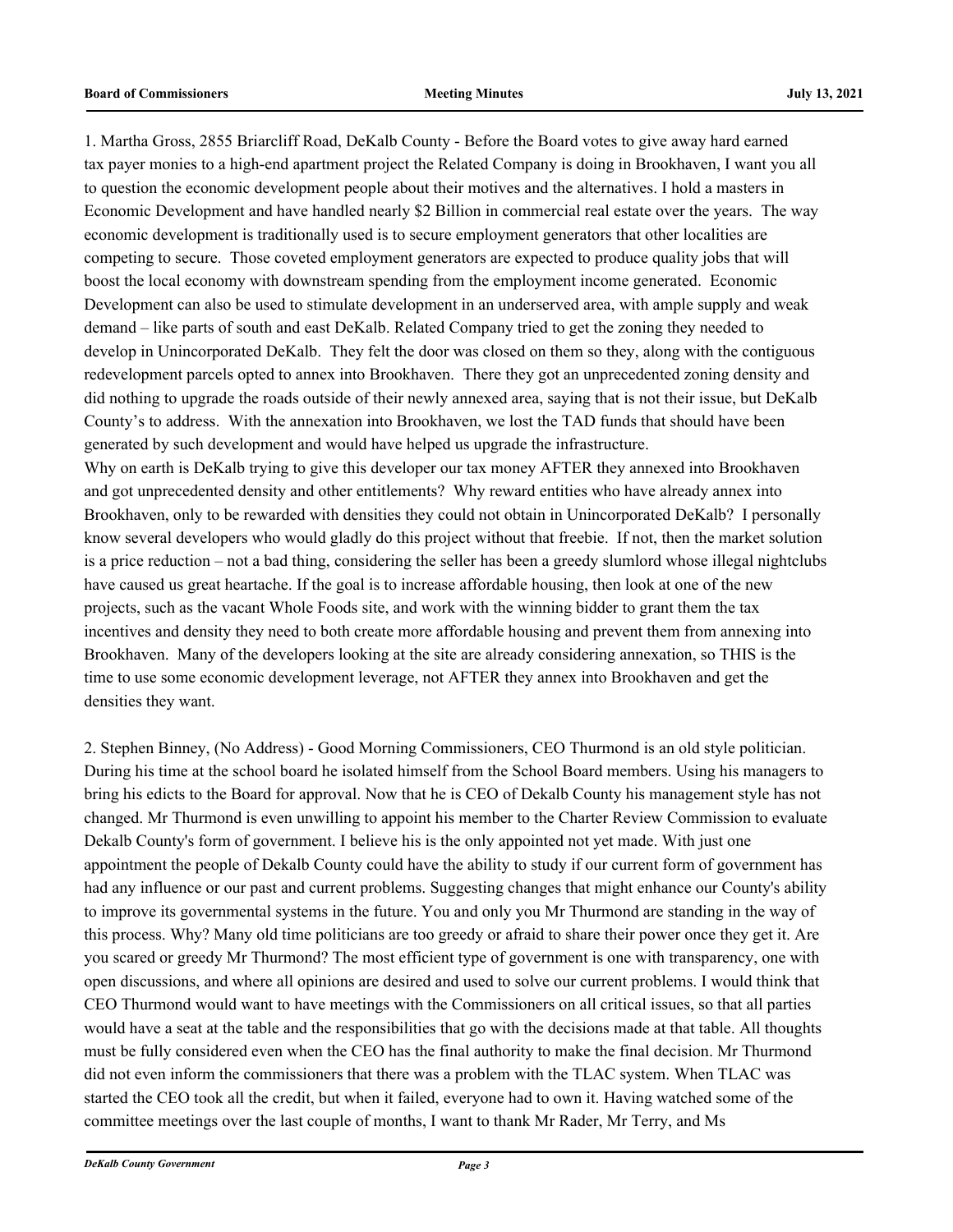Cochran-Johnson for your efforts in trying to get more more cooperation between the CEO's office and the Commissioners and encourage the rest of the Commissions to join in your efforts. Or does \$2.5 million dollars in CARES act funds buy a Commissioner's loyalty? Zach Williams' explanation about Dekalb County's unique form of government not requiring the CEO to consult with Commissioners before sending down policy decisions or budget allocations is is true but does not mean the CEO can't consult with the commissioners if he wanted to. All that is needed is a desire to want to do it. Item #2665, the 2021 Annual Action Plan from HUD, is a perfect example. In the recommended actions in spending the over \$8 million dollars you are asked to authorize the Chief Executive Officer to add any approved and cancel projects that are no longer feasible or needed; and authorize the transfer of funds from the set-aside fund on as needed basis to cover any approved listed projects. The CEO will have no responsibility to tell you if he is changing projects or moving money around. Perhaps ignorance is bliss. Thank you for your time and consideration,

3. Dr. Ed Williams, P.O. Box 361626 Decatur, Georgia 30036 - Good Morning Commissioners: My Name is Ed Williams, I have lived in unincorporated south DeKalb for over twenty years. I am the chair of the group Concerned Citizens for Effective Government. DeKalb County is the 4th largest county in Georgia, with a large majority African American population. What manner of leadership will the commission provide to move us forward? Thanks to the actions of the county and the state we survived the COVID-19 pandemic now the tax man is going to take our homes. At the end of June, many of us may be put out of our homes and apartments because the eviction and foreclosure moratorium will end that was put in place because of COVID-19. I received my tax bill for this year and it has increased by over 21 percent in one year. This cannot stand. I will certainly appeal my bill. I encourage everyone to appeal their property tax assessment. What is really going on? Has the commission lost touch with reality? How can people pay these higher taxes? Everyone did not get a sixty percent pay raise like the commission. What we need in this county are good-paying jobs, not more taxes. Instead, we are getting less and paying more. There seems to be a disconnect with reality. People are struggling to make ends meet. Is it the county policy to give out Girl Scout cookies and then increase our taxes? I support the Girl Scouts and their mission. I have purchased Girl Scout cookies in the past. How did the county without an announced competitive process to purchase the cookies make such a large purchase? What legal authority did the county use to waive the purchasing policy? Instead of the county using our tax dollars to buy forty thousand Girl Scout cookies, and to increase your salaries by 60 percent, the commission should buy tag readers and come up with a program to assist the homeowner associations and neighborhood watch programs to buy security cameras in their communities. What do citizens get in return for a 21% percent tax increase? More corruption with no-bid and rigged contracts, more dollars stores, more high-density townhomes, and inadequate water and sewer infrastructure to support the development, bloated school system with underachieving schools, fewer banks and fewer grocery stores, and more fast-food restaurants. The commission should reduce the millage rate so that our tax bill is the same as it was last year. The people cannot afford these tax increases and keep their homes. I ask the commission, what is going on? Thank you

4. Fran Mohr, 436 Greenridge Circle Stone Mountain - Commissioners: Regarding the zoning change on Northern Avenue in Clarkston, the Dial Heights subdivision and Northern Avenue neighbors have worked diligently since December 2020 to be responsible, involved, and reasonable advocates for our community and DeKalb County. In all meetings we consistently shared that we preferred the land in question to be protected and left as one of the last areas of greenspace in this community. We also asked that if the land were to be developed, it needed to be done in a responsible fashion that would lessen the impact on traffic and the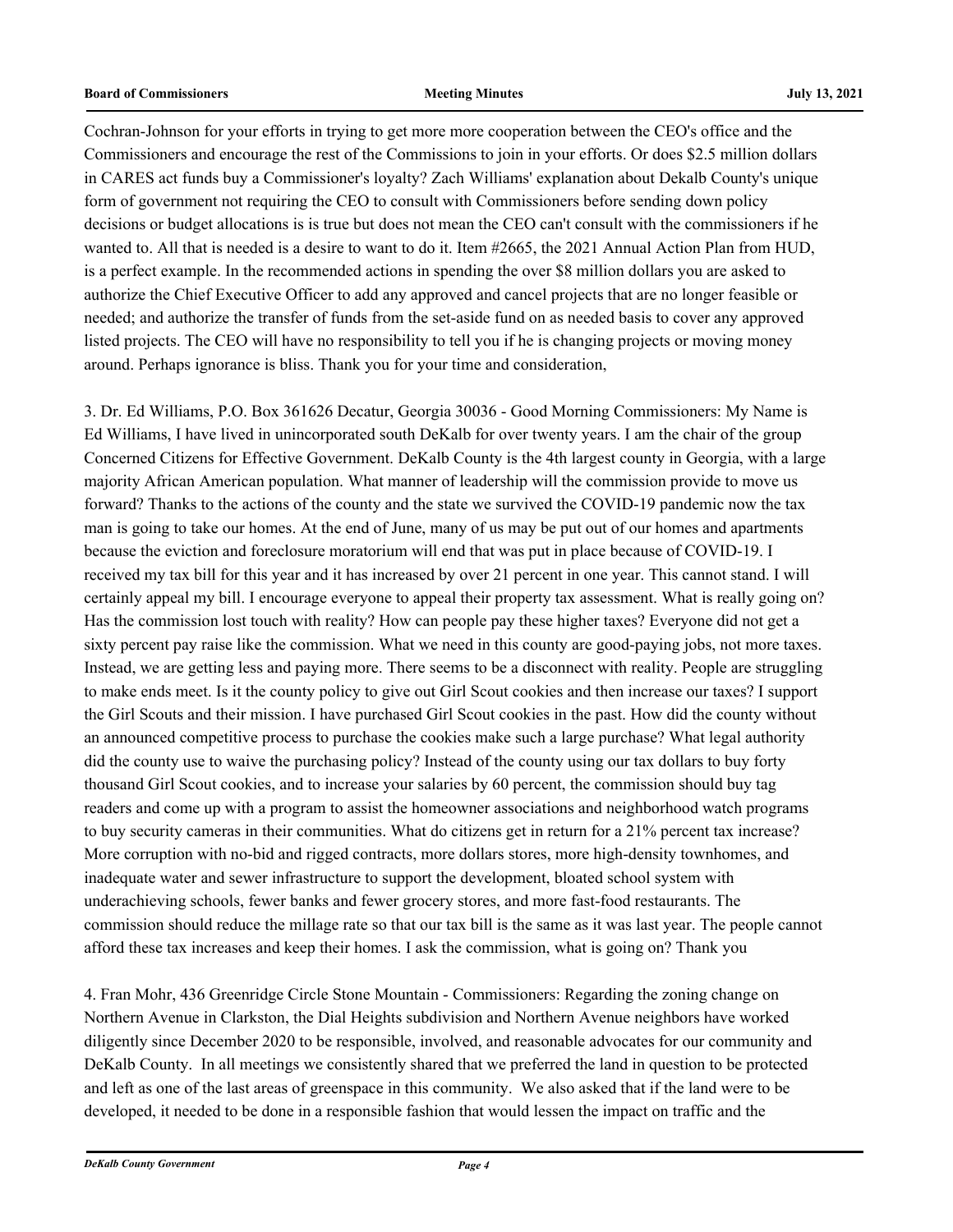county's infrastructure and protect the environment as much as possible. After many months of meetings and collaboration on both sides, we were hoping to end this arduous process feeling we had come to a final consensus. We have received much support and time from our Commissioners and many county departments. We asked to be involved in the final discussions and crafting of the Conditions. We were not included; however, we were relieved to see many of our requests reflected in the Conditions document we received last Friday (July 9). Unfortunately, we learned yesterday afternoon (Monday, July 12) that we did not have the final version and several significant changes had been made impacting our requests. Many of the changes could have been discussed months ago instead of waiting until the last minute (less than 24 hours before your vote) when it was too late to discuss. As of the start of today's meeting, I still do not have the final version of Conditions being presented to you today. These actions do not support the trust, honesty, or transparency I expect and want from my county. Again, I had hoped to attend today's meeting feeling I had been part of a positive consensus. Instead, I am disappointed and feel more like a pawn caught in a DeKalb County checkmate. I hope this system and process will be improved for the citizens of DeKalb County.

#### **D. 10:00 A.M. PUBLIC HEARING**

*The DeKalb County Board of Commissioners will hold a Public Hearing during its Regular Business meeting on Tuesday, July 13, 2021 at 10:00 a.m. This meeting will be conducted via teleconference (Zoom). Simultaneous public access to the meeting will be available (1) via live stream on DCTV's webpage, and (2) DCTVChannel23.TV. The public is invited to watch the broadcast on DCTV's UStream link (https://video.ibm.com/channel/dctv-channel-23), or join the meeting using the Zoom link (https://dekalbcountyga.zoom.us/j/7753778046), or by telephone (602-333-0032 or 888-270-9936, conference code: 217687). For those joining the meeting by telephone, please be aware that your phone number may be displayed to the public viewing or participating in the online meeting. The Board will provide 15 minutes of time for citizens to speak in favor of an agenda item, and 15 minutes for citizens to speak in opposition. Citizens who attend the meeting via the Zoom link above may join the public comment queue by raising their hand in the Zoom application, while citizens who attend the meeting via telephone may join the comment queue by pressing # followed by 2. There will be no comment cards, so when you are called upon, please state your name and address for the record. Also, please be conscious of speaking time so that everyone has an opportunity to provide input in the allotted time. Citizens may also email documents for inclusion into the official record by submitting such materials by 9:00 a.m. on the date of the public hearing to PublicHearing@dekalbcountyga.gov.*

#### **Finance**

#### [2021-2680](http://dekalbcountyga.legistar.com/gateway.aspx?m=l&id=/matter.aspx?key=8916)

**Commission District(s):** All

2021 Budget Revision; Ad Valorem Tax Millage Rates *Stephen Binney, 1083 Saville Dr Clarkston GA spoke in opposition* **MOTION was made by Jeff Rader, seconded by Lorraine Cochran-Johnson, that this agenda item be to approve the substitute. The motion carried by the following vote:**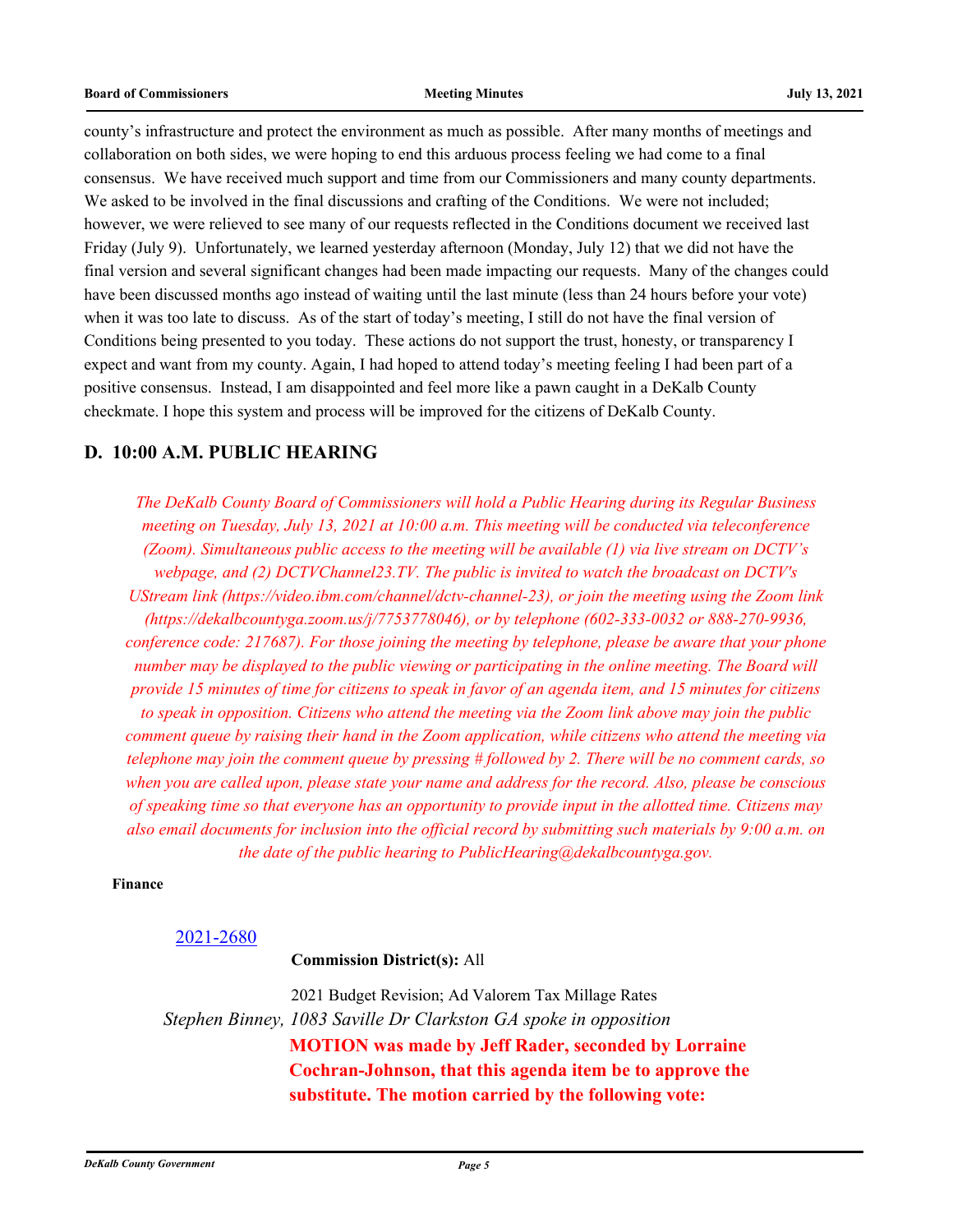| Commissioner Johnson, Commissioner Bradshaw,    |
|-------------------------------------------------|
|                                                 |
| <b>Commissioner Davis Johnson, Commissioner</b> |
| Terry, and Commissioner Cochran-Johnson         |
|                                                 |

#### **Public Works - Transportation**

| 2021-2664 |
|-----------|
|-----------|

**Commission District(s):** 5 & 7

Traffic Calming Petition - Alice Ave between Old Greystone Ct and Cypress Trace. Cost to the County is \$15,150.00.

**MOTION was made by Mereda Davis Johnson, seconded by Lorraine Cochran-Johnson, that this agenda item be approved. The motion carried by the following vote:**

Yes: 7 - Commissioner Patrick, Commissioner Rader, Commissioner Johnson, Commissioner Bradshaw, Commissioner Davis Johnson, Commissioner Terry, and Commissioner Cochran-Johnson

#### **"DECISION ONLY" ITEMS – NO PUBLIC HEARING**

#### **Planning & Sustainability**

#### [2021-2120](http://dekalbcountyga.legistar.com/gateway.aspx?m=l&id=/matter.aspx?key=8356)

#### **COMMISSION DISTRICT(S): 4 & 6**

Application of Inline Communities LLC c/o Battle Law to rezone properties from R-75 (Residential-Medium Lot-75) and MR-2 (Medium Density Residential-2) District to RSM (Small Lot Residential Mix) District to construct townhomes and single-family detached residences, at 671 Northern Avenue.

**MOTION was made by Steve Bradshaw, seconded by Ted Terry, that this agenda item be deferred to the next meeting, until July 27, 2021, for Decision Only. The motion carried by the following vote:**

Yes: 7 - Commissioner Patrick, Commissioner Rader, Commissioner Johnson, Commissioner Bradshaw, Commissioner Davis Johnson, Commissioner Terry, and Commissioner Cochran-Johnson

### **E. APPEALS**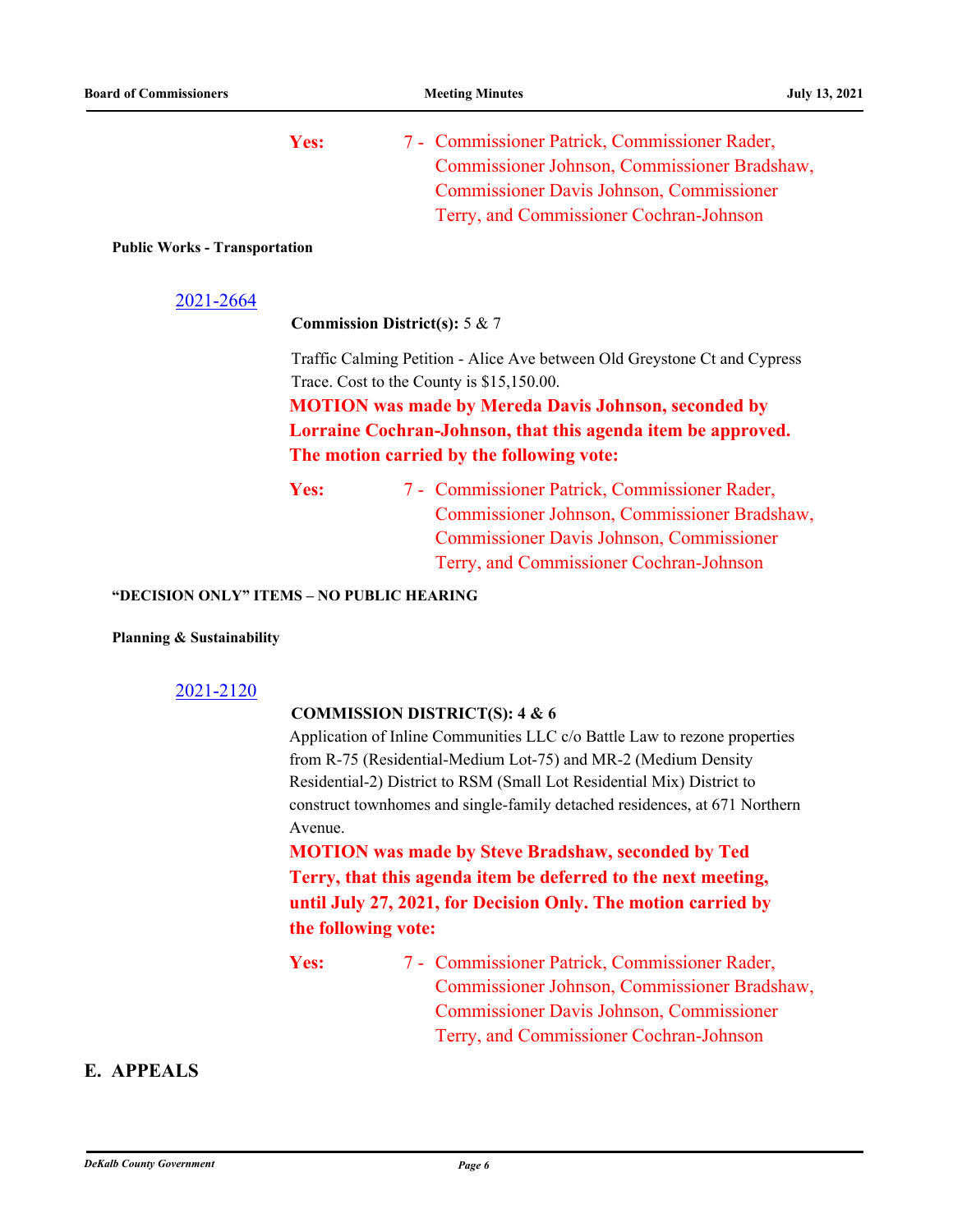**Planning and Sustainability**

#### [2021-2763](http://dekalbcountyga.legistar.com/gateway.aspx?m=l&id=/matter.aspx?key=8999) **COMMISSION DISTRICT(S): 2 & 6**

Appeal of a Decision of the Historic Preservation Commission

**MOTION was made by Jeff Rader, seconded by Ted Terry, that this agenda item be approved to reversed and remanded the Historic Preservation Commission decision approving the subject Certificate of Appropriateness relating to 1354 The ByWay, with direction that the Commission reconsider the application with particular attention to the landscape plan, the role of overstory trees, and Guideline 8.2 (Tree Conservation) of the Design Manual for the Druid Hills Local Historic District. The motion carried by the following vote:**

Yes: 7 - Commissioner Patrick, Commissioner Rader, Commissioner Johnson, Commissioner Bradshaw, Commissioner Davis Johnson, Commissioner Terry, and Commissioner Cochran-Johnson

#### **F. APPOINTMENTS**

#### **Chief Executive Office**

#### [2021-2745](http://dekalbcountyga.legistar.com/gateway.aspx?m=l&id=/matter.aspx?key=8981)

**Commission District(s):** All Commission Districts

Appointment to the DeKalb Regional Land Bank Authority Board -

Quinn Green

## **MOTION was made by Larry Johnson, seconded by Mereda Davis Johnson, that this agenda item be approved. The motion carried by the following vote:**

Yes: 7 - Commissioner Patrick, Commissioner Rader, Commissioner Johnson, Commissioner Bradshaw, Commissioner Davis Johnson, Commissioner Terry, and Commissioner Cochran-Johnson

#### **G. CONSENT AGENDA**

**Airport**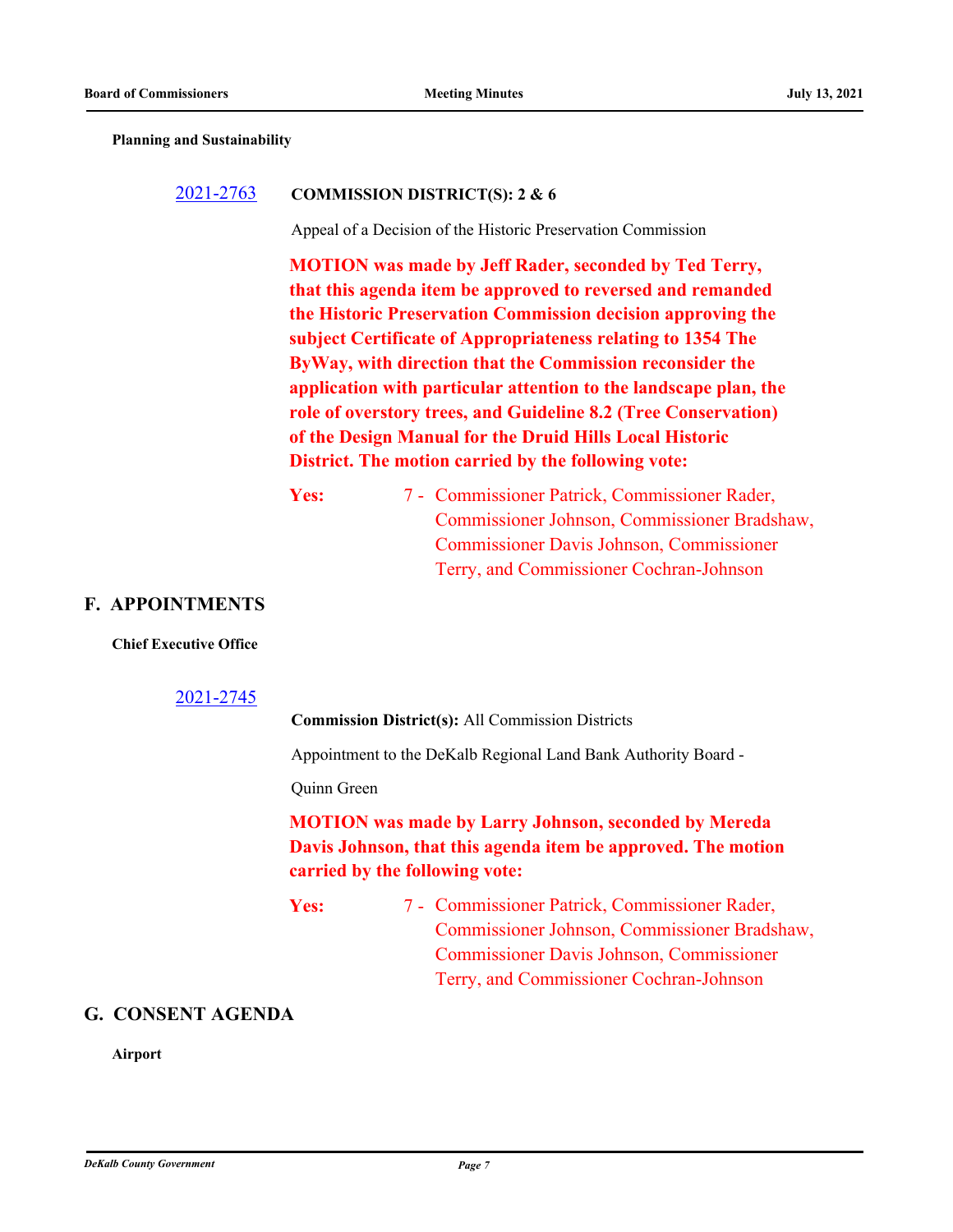**Commission District(s):** Commission Districts 1 & 6

Standardized T-Hangar Lease Agreement with Andris R. Golde **MOTION was made by Lorraine Cochran-Johnson, seconded by Robert Patrick, that this agenda item be approved. Items 2021-2740, 2021-2741, 2021-2742, 2021-2751, 2021-2801, 2021-2815, 2021-2816, 2021-2736, 2021-2793, 2021-2732, 2021-2818, 2021-2773, 2021-2774 were heard together.The motion carried by the following vote:**

Yes: 7 - Commissioner Patrick, Commissioner Rader, Commissioner Johnson, Commissioner Bradshaw, Commissioner Davis Johnson, Commissioner Terry, and Commissioner Cochran-Johnson

#### [2021-2741](http://dekalbcountyga.legistar.com/gateway.aspx?m=l&id=/matter.aspx?key=8977)

**Commission District(s):** Commission Districts 1 & 6

Standardized T-Hangar Lease Agreement with Keith D. Mueller **MOTION was made by Lorraine Cochran-Johnson, seconded by Robert Patrick, that this agenda item be approved. Items 2021-2740, 2021-2741, 2021-2742, 2021-2751, 2021-2801, 2021-2815, 2021-2816, 2021-2736, 2021-2793, 2021-2732, 2021-2818, 2021-2773, 2021-2774 were heard together.The motion carried by the following vote:**

Yes: 7 - Commissioner Patrick, Commissioner Rader, Commissioner Johnson, Commissioner Bradshaw, Commissioner Davis Johnson, Commissioner Terry, and Commissioner Cochran-Johnson

#### [2021-2742](http://dekalbcountyga.legistar.com/gateway.aspx?m=l&id=/matter.aspx?key=8978)

**Commission District(s):** Commission Districts 1 & 6

Standardized T-Hangar Lease Agreement with Richard Williams **MOTION was made by Lorraine Cochran-Johnson, seconded by Robert Patrick, that this agenda item be approved. Items 2021-2740, 2021-2741, 2021-2742, 2021-2751, 2021-2801, 2021-2815, 2021-2816, 2021-2736, 2021-2793, 2021-2732, 2021-2818, 2021-2773, 2021-2774 were heard together.The motion carried by the following vote:**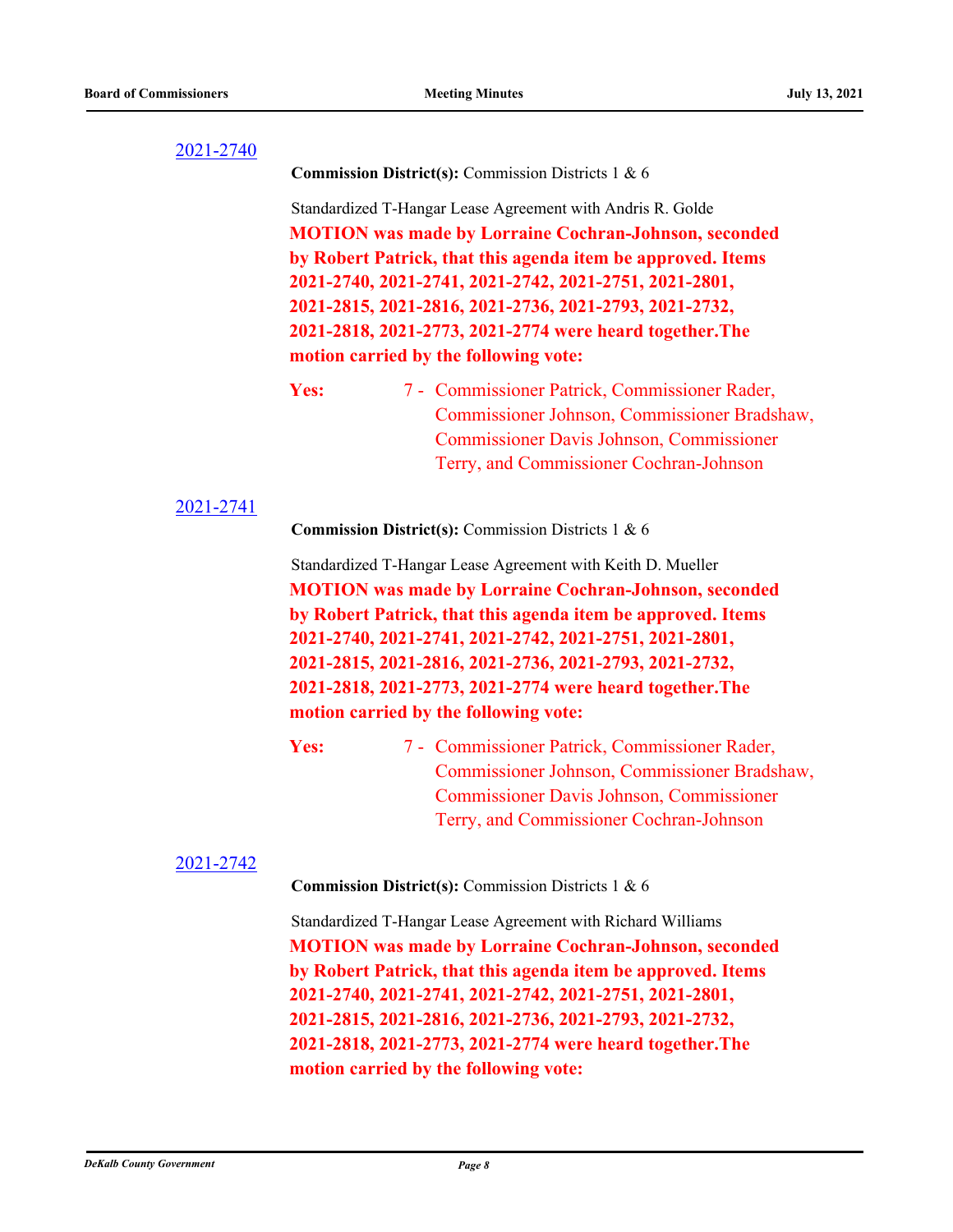| 2021-2751                     | Yes:                                                                                                                                                                                                                                                                                                                                                                                                             | 7 - Commissioner Patrick, Commissioner Rader,<br>Commissioner Johnson, Commissioner Bradshaw,<br><b>Commissioner Davis Johnson, Commissioner</b><br>Terry, and Commissioner Cochran-Johnson                                                                                                                                                          |
|-------------------------------|------------------------------------------------------------------------------------------------------------------------------------------------------------------------------------------------------------------------------------------------------------------------------------------------------------------------------------------------------------------------------------------------------------------|------------------------------------------------------------------------------------------------------------------------------------------------------------------------------------------------------------------------------------------------------------------------------------------------------------------------------------------------------|
|                               |                                                                                                                                                                                                                                                                                                                                                                                                                  | <b>Commission District(s): Commission Districts 1 &amp; 6</b>                                                                                                                                                                                                                                                                                        |
|                               | Standardized T-Hangar Lease Agreement with Andrew Julian<br><b>MOTION</b> was made by Lorraine Cochran-Johnson, seconded<br>by Robert Patrick, that this agenda item be approved. Items<br>2021-2740, 2021-2741, 2021-2742, 2021-2751, 2021-2801,<br>2021-2815, 2021-2816, 2021-2736, 2021-2793, 2021-2732,<br>2021-2818, 2021-2773, 2021-2774 were heard together. The<br>motion carried by the following vote: |                                                                                                                                                                                                                                                                                                                                                      |
|                               | Yes:                                                                                                                                                                                                                                                                                                                                                                                                             | 7 - Commissioner Patrick, Commissioner Rader,<br>Commissioner Johnson, Commissioner Bradshaw,<br><b>Commissioner Davis Johnson, Commissioner</b><br>Terry, and Commissioner Cochran-Johnson                                                                                                                                                          |
| <b>Board of Commissioners</b> |                                                                                                                                                                                                                                                                                                                                                                                                                  |                                                                                                                                                                                                                                                                                                                                                      |
| 2021-2801                     | <b>Commission District(s): All</b>                                                                                                                                                                                                                                                                                                                                                                               |                                                                                                                                                                                                                                                                                                                                                      |
|                               |                                                                                                                                                                                                                                                                                                                                                                                                                  | Approval of Minutes for the July 6, 2021 Committee of the Whole Meeting                                                                                                                                                                                                                                                                              |
|                               |                                                                                                                                                                                                                                                                                                                                                                                                                  | <b>MOTION</b> was made by Lorraine Cochran-Johnson, seconded<br>by Robert Patrick, that this agenda item be approved. Items<br>2021-2740, 2021-2741, 2021-2742, 2021-2751, 2021-2801,<br>2021-2815, 2021-2816, 2021-2736, 2021-2793, 2021-2732,<br>2021-2818, 2021-2773, 2021-2774 were heard together. The<br>motion carried by the following vote: |

Yes: 7 - Commissioner Patrick, Commissioner Rader, Commissioner Johnson, Commissioner Bradshaw, Commissioner Davis Johnson, Commissioner Terry, and Commissioner Cochran-Johnson

**Board of Commissioners - District 7**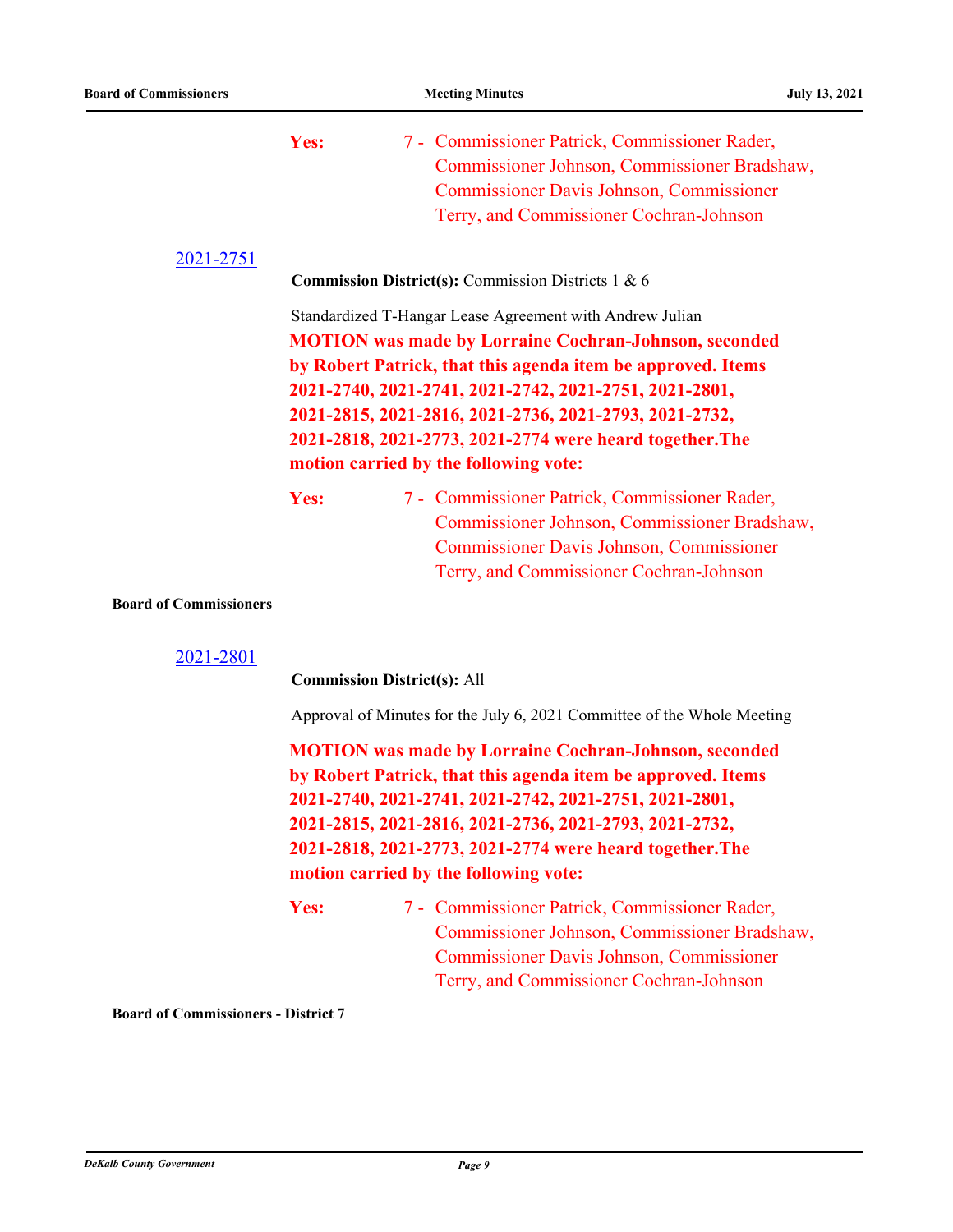**Commission District(s):** District 7

To appropriate \$25,000 of the District 7 American Rescue Plan grant funds to the DeKalb County Juvenile Justice Court to assist DeKalb juveniles with education, technology, counseling, and other wrap around services, as well as deliver quality programming to aid in the rehabilitation and redirection of at-risk youth in DeKalb County.

**MOTION was made by Lorraine Cochran-Johnson, seconded by Robert Patrick, that this agenda item be approved. Items 2021-2740, 2021-2741, 2021-2742, 2021-2751, 2021-2801, 2021-2815, 2021-2816, 2021-2736, 2021-2793, 2021-2732, 2021-2818, 2021-2773, 2021-2774 were heard together.The motion carried by the following vote:**

Yes: 7 - Commissioner Patrick, Commissioner Rader, Commissioner Johnson, Commissioner Bradshaw, Commissioner Davis Johnson, Commissioner Terry, and Commissioner Cochran-Johnson

#### [2021-2816](http://dekalbcountyga.legistar.com/gateway.aspx?m=l&id=/matter.aspx?key=9052)

**Commission District(s):** District 7

To appropriate an amount not to exceed \$100,000 of District 7 American

Rescue Plan grant funds assigned to the account reserved for District 7 for

marketing that encourages citizens who might otherwise not get the vaccine to

mitigate the public health emergency created by the COVID-19 pandemic.

**MOTION was made by Lorraine Cochran-Johnson, seconded by Robert Patrick, that this agenda item be approved. Items 2021-2740, 2021-2741, 2021-2742, 2021-2751, 2021-2801, 2021-2815, 2021-2816, 2021-2736, 2021-2793, 2021-2732, 2021-2818, 2021-2773, 2021-2774 were heard together.The motion carried by the following vote:**

Yes: 7 - Commissioner Patrick, Commissioner Rader, Commissioner Johnson, Commissioner Bradshaw, Commissioner Davis Johnson, Commissioner Terry, and Commissioner Cochran-Johnson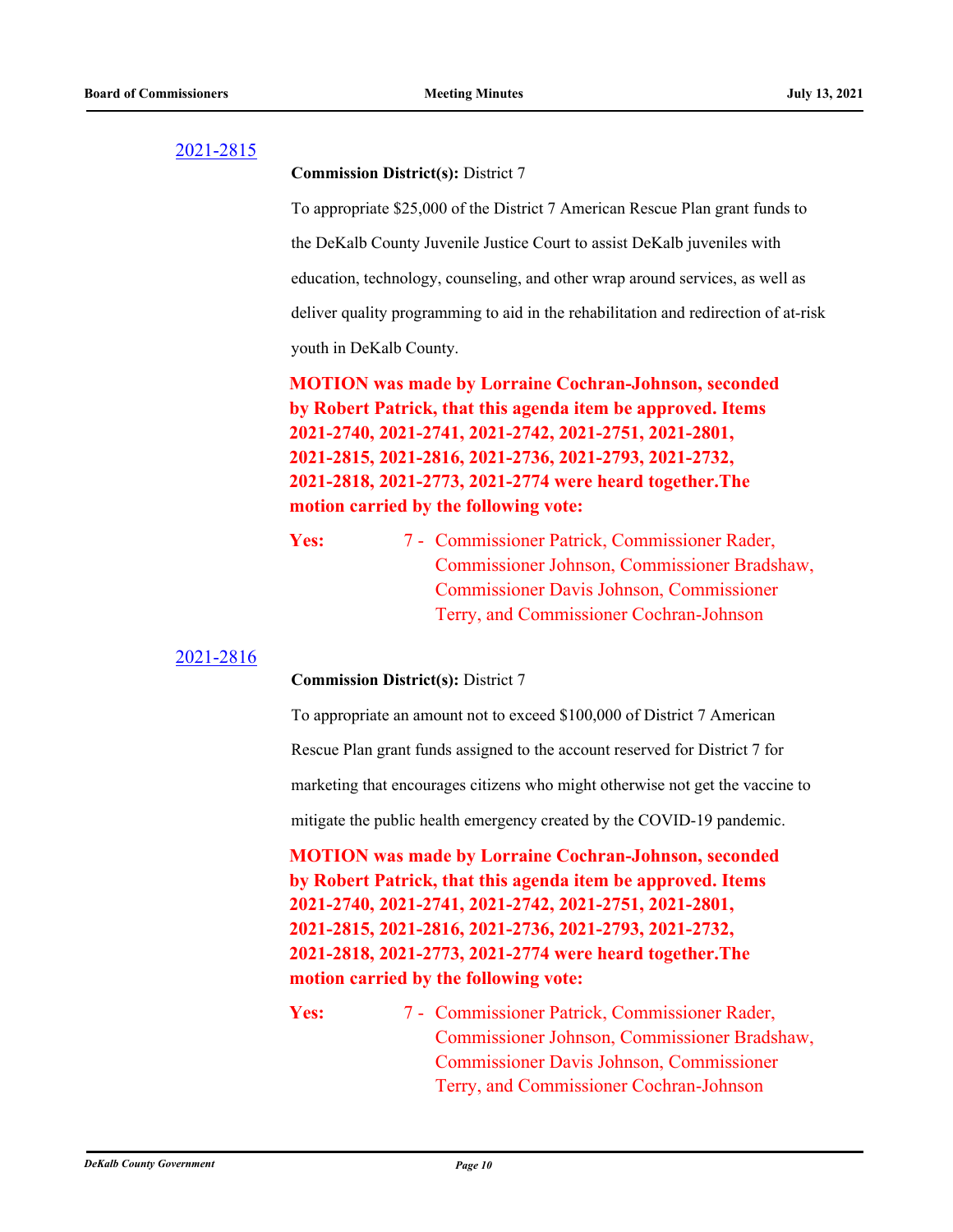#### **Clerk to the Board of Commissioners and CEO**

#### [2021-2736](http://dekalbcountyga.legistar.com/gateway.aspx?m=l&id=/matter.aspx?key=8972)

#### **Commission District(s):** All

Approval of the Minutes of the Special Called Meeting of June 15, 2021

**MOTION was made by Lorraine Cochran-Johnson, seconded by Robert Patrick, that this agenda item be approved. Items 2021-2740, 2021-2741, 2021-2742, 2021-2751, 2021-2801, 2021-2815, 2021-2816, 2021-2736, 2021-2793, 2021-2732, 2021-2818, 2021-2773, 2021-2774 were heard together.The motion carried by the following vote::**

Yes: 7 - Commissioner Patrick, Commissioner Rader, Commissioner Johnson, Commissioner Bradshaw, Commissioner Davis Johnson, Commissioner Terry, and Commissioner Cochran-Johnson

[2021-2793](http://dekalbcountyga.legistar.com/gateway.aspx?m=l&id=/matter.aspx?key=9029)

**Commission District(s):** All

Approval of the Minutes of the Board of Commissioners Meeting of June 22,

#### 2021

**MOTION was made by Lorraine Cochran-Johnson, seconded by Robert Patrick, that this agenda item be approved. Items 2021-2740, 2021-2741, 2021-2742, 2021-2751, 2021-2801, 2021-2815, 2021-2816, 2021-2736, 2021-2793, 2021-2732, 2021-2818, 2021-2773, 2021-2774 were heard together.The motion carried by the following vote:**

Yes: 7 - Commissioner Patrick, Commissioner Rader, Commissioner Johnson, Commissioner Bradshaw, Commissioner Davis Johnson, Commissioner Terry, and Commissioner Cochran-Johnson

**District Attorney**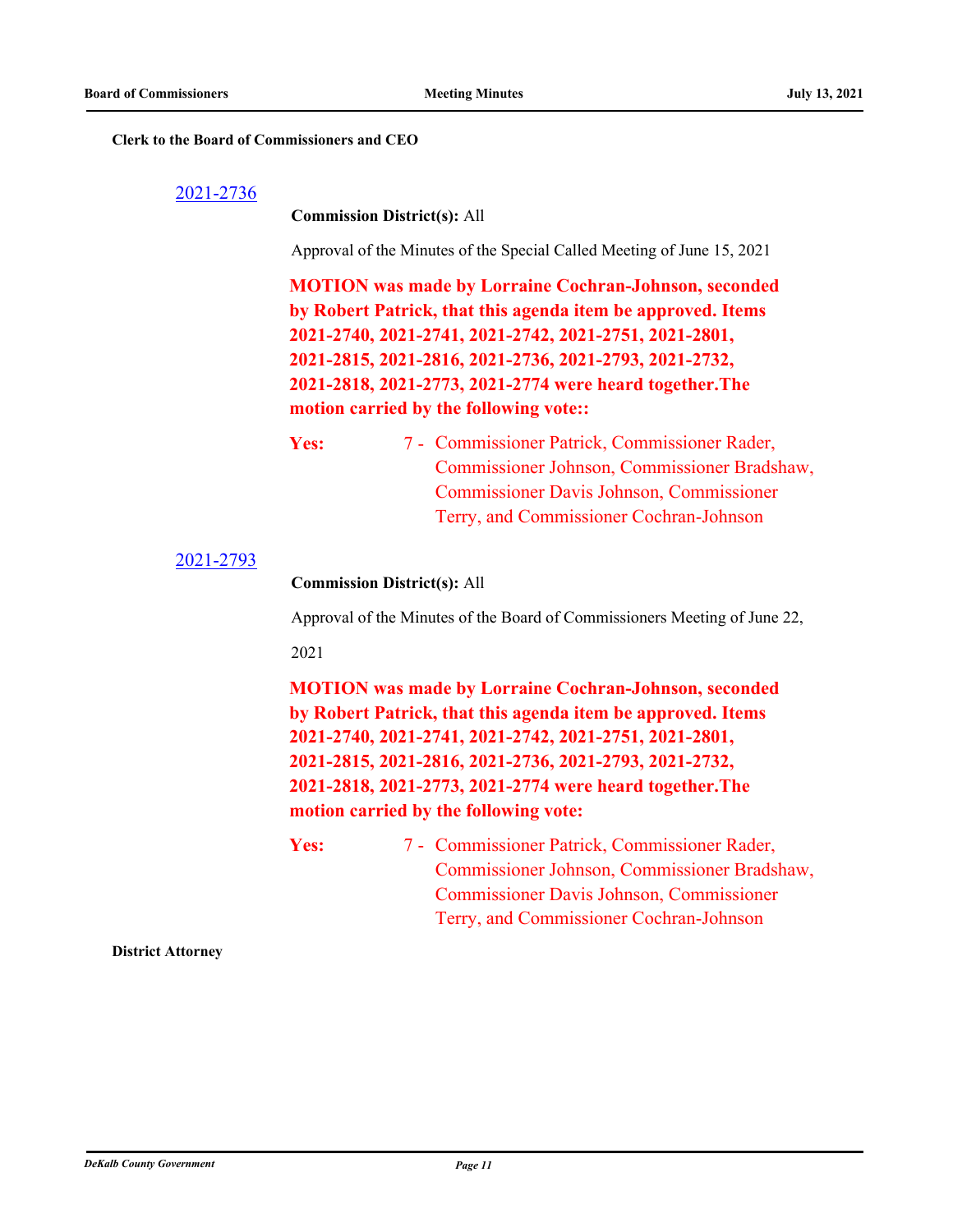#### **Commission District(s):** all

Acceptance of Additional \$38,804 for Sexual Assault Kit Initiative (SAKI) Grant to District Attorney's Office; no match required

**MOTION was made by Lorraine Cochran-Johnson, seconded by Robert Patrick, that this agenda item be approved. Items 2021-2740, 2021-2741, 2021-2742, 2021-2751, 2021-2801, 2021-2815, 2021-2816, 2021-2736, 2021-2793, 2021-2732, 2021-2818, 2021-2773, 2021-2774 were heard together.The motion carried by the following vote:**

Yes: 7 - Commissioner Patrick, Commissioner Rader, Commissioner Johnson, Commissioner Bradshaw, Commissioner Davis Johnson, Commissioner Terry, and Commissioner Cochran-Johnson

#### [2021-2818](http://dekalbcountyga.legistar.com/gateway.aspx?m=l&id=/matter.aspx?key=9054)

#### **Commission District(s):** all

Request for Additional Fleet for District Attorney's Office; grant funded,

no additional funds required

**MOTION was made by Lorraine Cochran-Johnson, seconded by Robert Patrick, that this agenda item be approved. Items 2021-2740, 2021-2741, 2021-2742, 2021-2751, 2021-2801, 2021-2815, 2021-2816, 2021-2736, 2021-2793, 2021-2732, 2021-2818, 2021-2773, 2021-2774 were heard together.The motion carried by the following vote:**

Yes: 7 - Commissioner Patrick, Commissioner Rader, Commissioner Johnson, Commissioner Bradshaw, Commissioner Davis Johnson, Commissioner Terry, and Commissioner Cochran-Johnson

**Recreation, Parks and Cultural Affairs**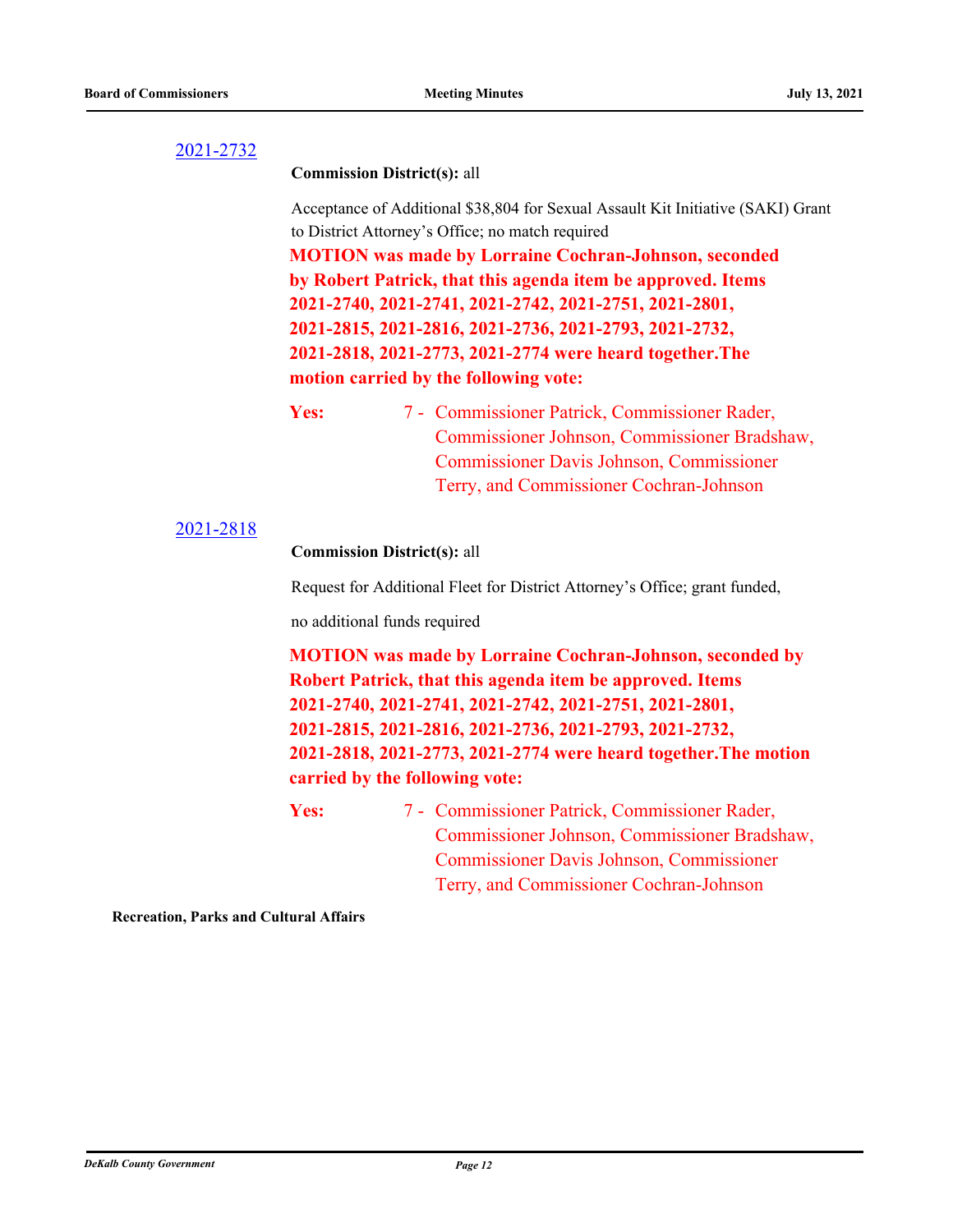**Commission District(s):** 4 and 7

Rename Redan Garcia Park to Chapman Farm and Redan Nature Preserve

**MOTION was made by Lorraine Cochran-Johnson, seconded by Robert Patrick, that this agenda item be approved. Items 2021-2740, 2021-2741, 2021-2742, 2021-2751, 2021-2801, 2021-2815, 2021-2816, 2021-2736, 2021-2793, 2021-2732, 2021-2818, 2021-2773, 2021-2774 were heard together.The motion carried by the following vote:**

Yes: 7 - Commissioner Patrick, Commissioner Rader, Commissioner Johnson, Commissioner Bradshaw, Commissioner Davis Johnson, Commissioner Terry, and Commissioner Cochran-Johnson

[2021-2774](http://dekalbcountyga.legistar.com/gateway.aspx?m=l&id=/matter.aspx?key=9010)

**Commission District(s):** Districts 4 and 7

Rename Rowland Road Park to Split Creek Park

**MOTION was made by Lorraine Cochran-Johnson, seconded by Robert Patrick, that this agenda item be approved. Items 2021-2740, 2021-2741, 2021-2742, 2021-2751, 2021-2801, 2021-2815, 2021-2816, 2021-2736, 2021-2793, 2021-2732, 2021-2818, 2021-2773, 2021-2774 were heard together.The motion carried by the following vote:**

Yes: 7 - Commissioner Patrick, Commissioner Rader, Commissioner Johnson, Commissioner Bradshaw, Commissioner Davis Johnson, Commissioner Terry, and Commissioner Cochran-Johnson

#### **H. PRELIMINARY ITEMS**

**Board of Commissioners - District 7**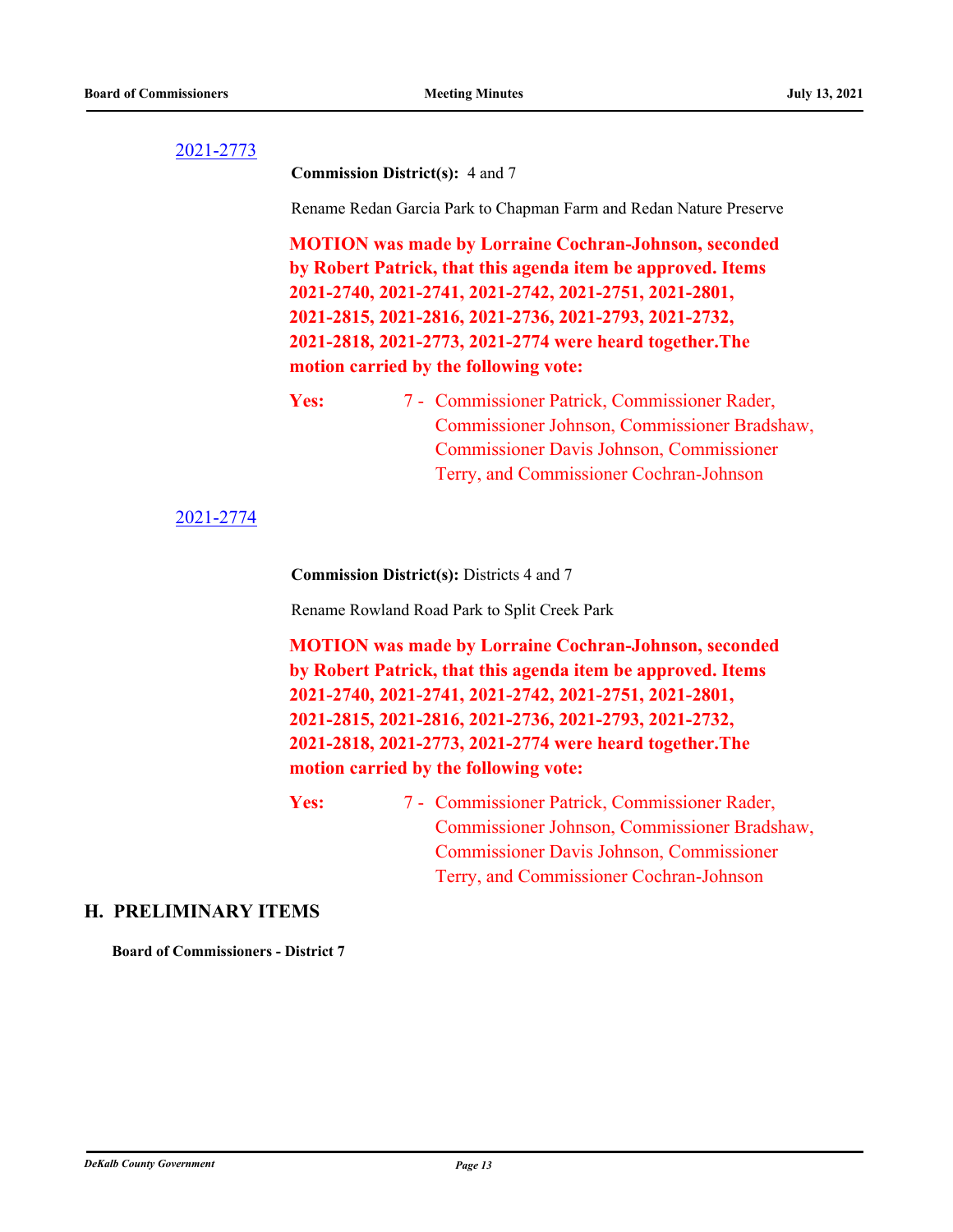**Commission District(s):** All Districts

A Resolution of The Governing Authority of DeKalb County, Georgia Opposing

Big Truck Size or Weight Increases

**MOTION was made by Larry Johnson, seconded by Jeff Rader, that this agenda item be deferred to the next meeting, until July 27, 2021. The motion carried by the following vote:**

Yes: 7 - Commissioner Patrick, Commissioner Rader, Commissioner Johnson, Commissioner Bradshaw, Commissioner Davis Johnson, Commissioner Terry, and Commissioner Cochran-Johnson

#### **Chief Executive Office**

#### [2021-2776](http://dekalbcountyga.legistar.com/gateway.aspx?m=l&id=/matter.aspx?key=9012)

#### **Commission District(s):** All Commission Districts

An initial resolution authorizing the appointment of a placement agent in connection with the private placement pursuant to a competitive process and the issuance and sale by the County of its Tax Anticipation Notes (Federally Taxable), due December 15, 2021 in the aggregate principal amount not to exceed \$70,000,000 for the purposes of obtaining a temporary loan to pay current expenses during the 2021 calendar year.

**MOTION was made by Jeff Rader, seconded by Lorraine Cochran-Johnson, that this agenda item be deferred to the next meeting and assigned to the Finance, Audit & Budget Committee(FAB), and return to the Board on July 27, 2021. The motion carried by the following vote:**

Yes: 7 - Commissioner Patrick, Commissioner Rader, Commissioner Johnson, Commissioner Bradshaw, Commissioner Davis Johnson, Commissioner Terry, and Commissioner Cochran-Johnson

#### **Community Development**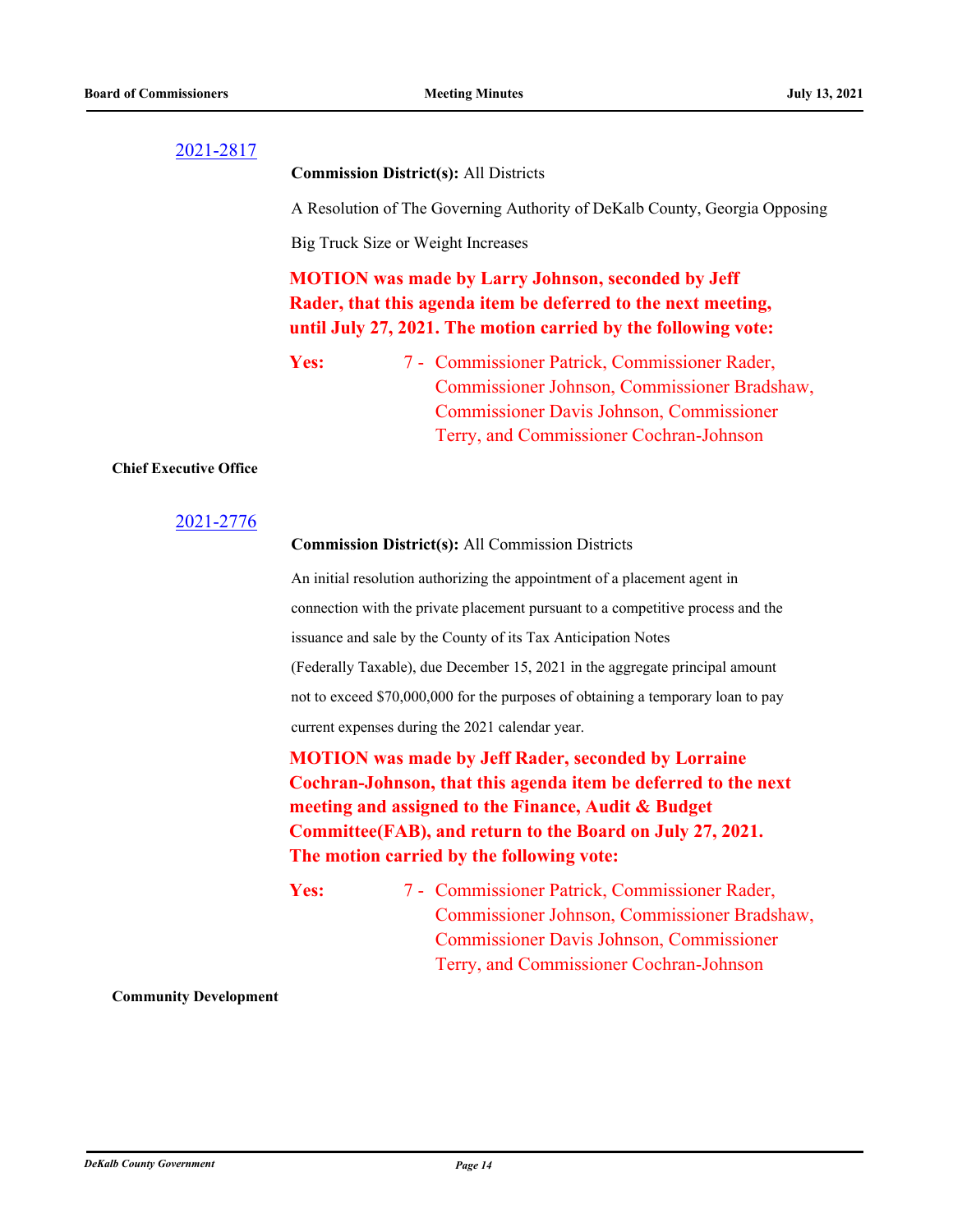**Commission District(s):** Serves All

Update to the 2019-2023 Consolidated Plan for the Department of Housing and

Urban Development (HUD) Programs, including the 2021 Annual Action Plan -

Federally Funded, No Cost to the County

**MOTION was made by Larry Johnson, seconded by Mereda Davis Johnson, that this agenda item be deferred to the next meeting, until July 27, 2021. The motion carried by the following vote:**

Yes: 7 - Commissioner Patrick, Commissioner Rader, Commissioner Johnson, Commissioner Bradshaw, Commissioner Davis Johnson, Commissioner Terry, and Commissioner Cochran-Johnson

#### [2021-2706](http://dekalbcountyga.legistar.com/gateway.aspx?m=l&id=/matter.aspx?key=8942)

**Commission District(s):** Commission Districts 1 and 6

Approval of Contract with the City of Chamblee for the Hardee Avenue

Sidewalk Project

**MOTION was made by Larry Johnson, seconded by Mereda Davis Johnson, that this agenda item be deferred to the next meeting, until July 27, 2021. The motion carried by the following vote:**

Yes: 7 - Commissioner Patrick, Commissioner Rader, Commissioner Johnson, Commissioner Bradshaw, Commissioner Davis Johnson, Commissioner Terry, and Commissioner Cochran-Johnson

**Executive Assistant - Chief Operating Office**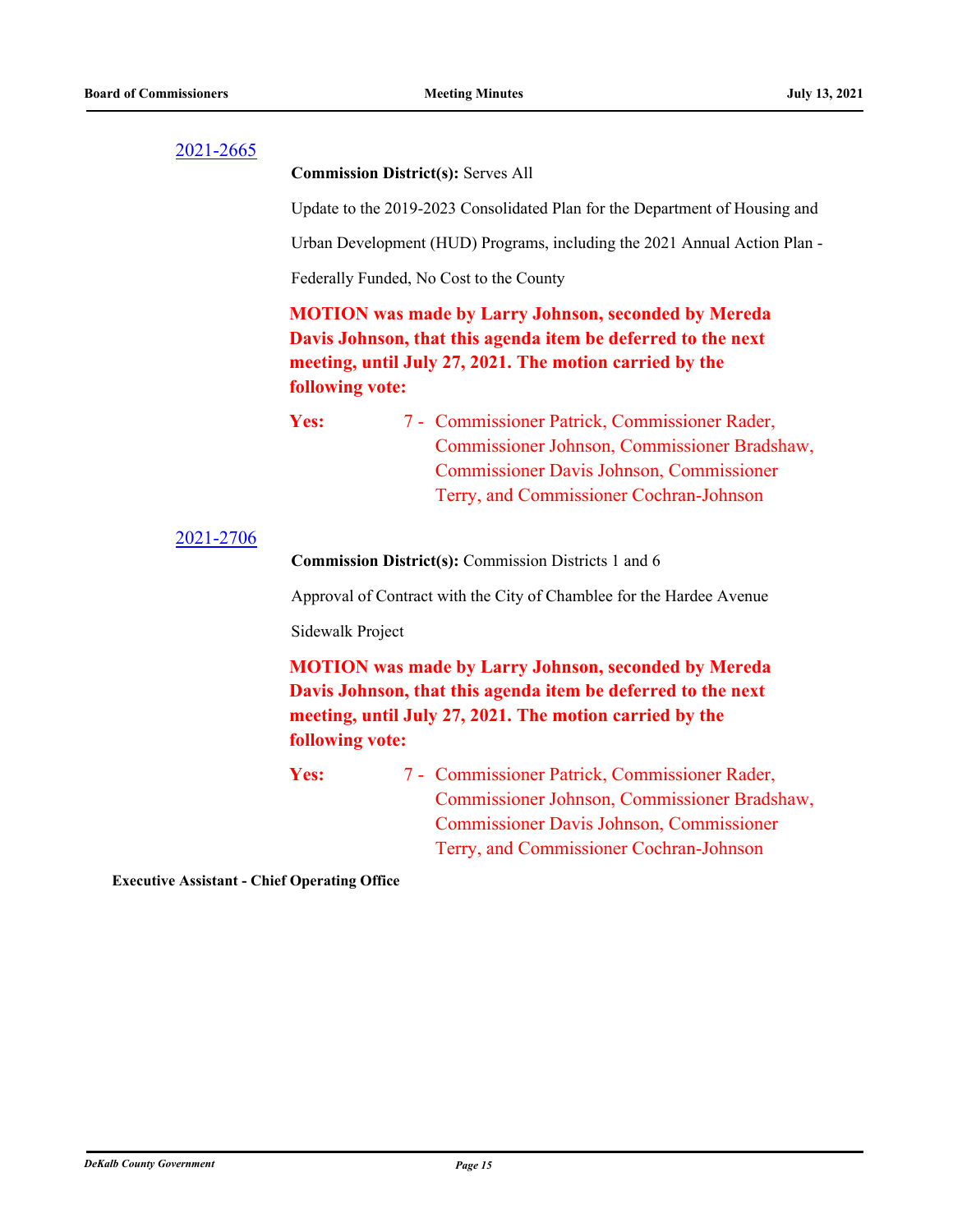**Commission District(s):** All Commission Districts

Authorizing the Reallocation of Funds Originally Derived from the Sale of Clark

Harrison Building

**MOTION was made by Ted Terry, seconded by Lorraine Cochran-Johnson, that this agenda item be to approve the substitute correcting the account number. The motion carried by the following vote:**

Yes: 7 - Commissioner Patrick, Commissioner Rader, Commissioner Johnson, Commissioner Bradshaw, Commissioner Davis Johnson, Commissioner Terry, and Commissioner Cochran-Johnson

#### **GIS Department**

```
2021-2693
```
#### **Commission District(s):** 1 & 6

A Resolution to Declare County Real Property as Surplus and Authorize its Sale

- 4046 Parsons Drive, Chamblee, GA, 30341, Parcel Identification Number

18-334-01-082.

**MOTION was made by Larry Johnson, seconded by Mereda Davis Johnson, that this agenda item be deferred to the next meeting, until July 27, 2021. The motion carried by the following vote:**

Yes: 7 - Commissioner Patrick, Commissioner Rader, Commissioner Johnson, Commissioner Bradshaw, Commissioner Davis Johnson, Commissioner Terry, and Commissioner Cochran-Johnson

**Human Services**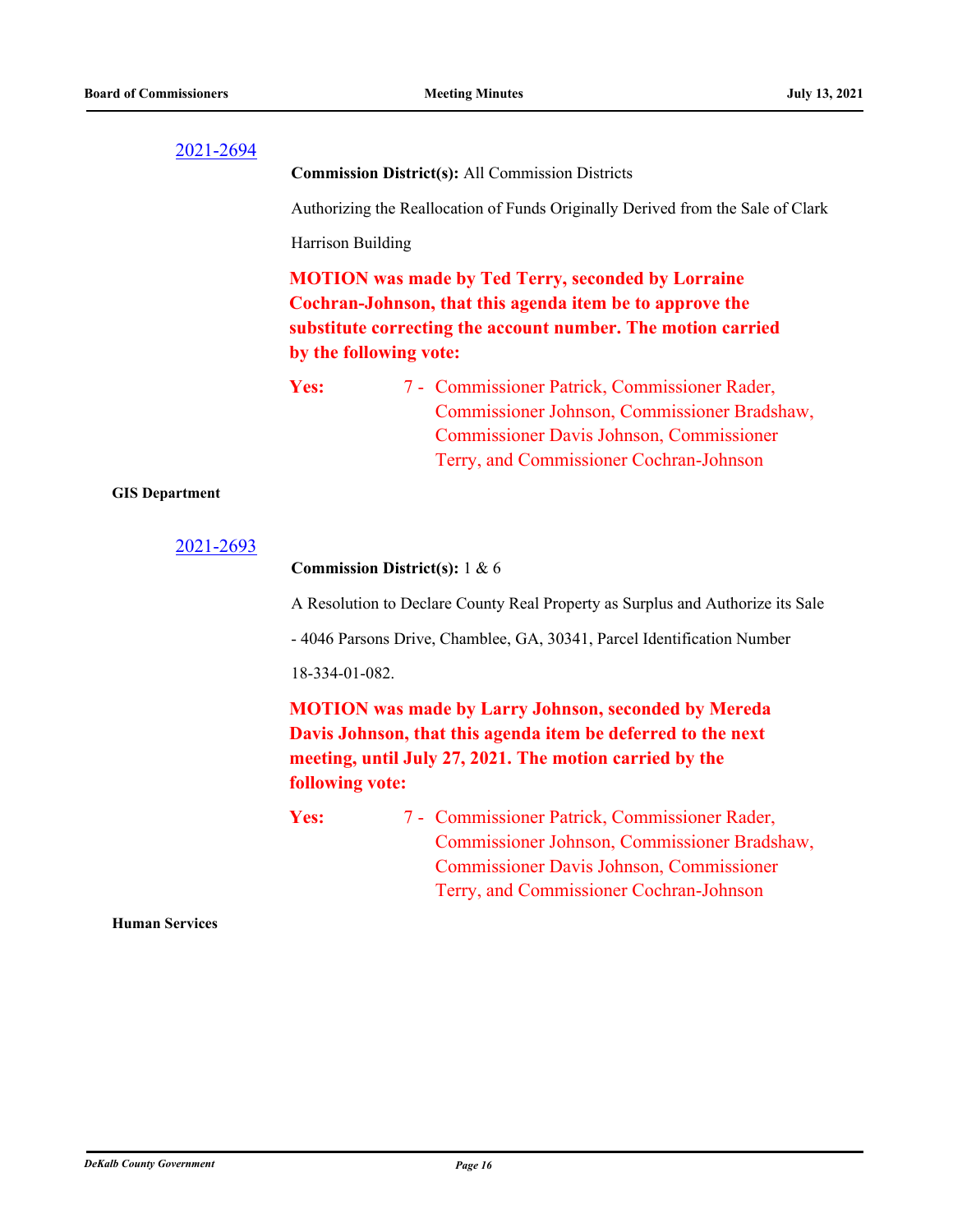#### **Commission District(s):** All

Revenue Contract between DeKalb County and the Georgia Department of

Human Services to provide Transportation Services to Seniors and Individuals

with Disabilities- at a Cost to the County of \$538,645.50

**MOTION was made by Larry Johnson, seconded by Mereda Davis Johnson, that this agenda item be deferred to the next meeting, until July 27, 2021. The motion carried by the following vote:**

## Yes: 7 - Commissioner Patrick, Commissioner Rader, Commissioner Johnson, Commissioner Bradshaw, Commissioner Davis Johnson, Commissioner Terry, and Commissioner Cochran-Johnson

#### **Police Services**

| 2021-2444 |                                                                                                                                                                                                            |
|-----------|------------------------------------------------------------------------------------------------------------------------------------------------------------------------------------------------------------|
|           | <b>Commission District(s): All Commission Districts</b>                                                                                                                                                    |
|           | Change Order No. 2 to Contract 06-900516 for Lease Agreement with ATC                                                                                                                                      |
|           | Watertown LLC (Multiyear)                                                                                                                                                                                  |
|           | <b>MOTION</b> was made by Mereda Davis Johnson, seconded by<br>Jeff Rader, that this agenda item be to approve the substitute.<br>The motion carried by the following vote:                                |
|           | 7 - Commissioner Patrick, Commissioner Rader,<br><b>Yes:</b><br>Commissioner Johnson, Commissioner Bradshaw,<br><b>Commissioner Davis Johnson, Commissioner</b><br>Terry, and Commissioner Cochran-Johnson |
| 2021-2700 | <b>Commission District(s): All Commission Districts</b>                                                                                                                                                    |
|           | Acceptance of Federal Forfeiture Property - Police Services                                                                                                                                                |
|           | <b>MOTION</b> was made by Mereda Davis Johnson, seconded by<br>Jeff Rader, that this agenda item be approved. The motion<br>carried by the following vote:                                                 |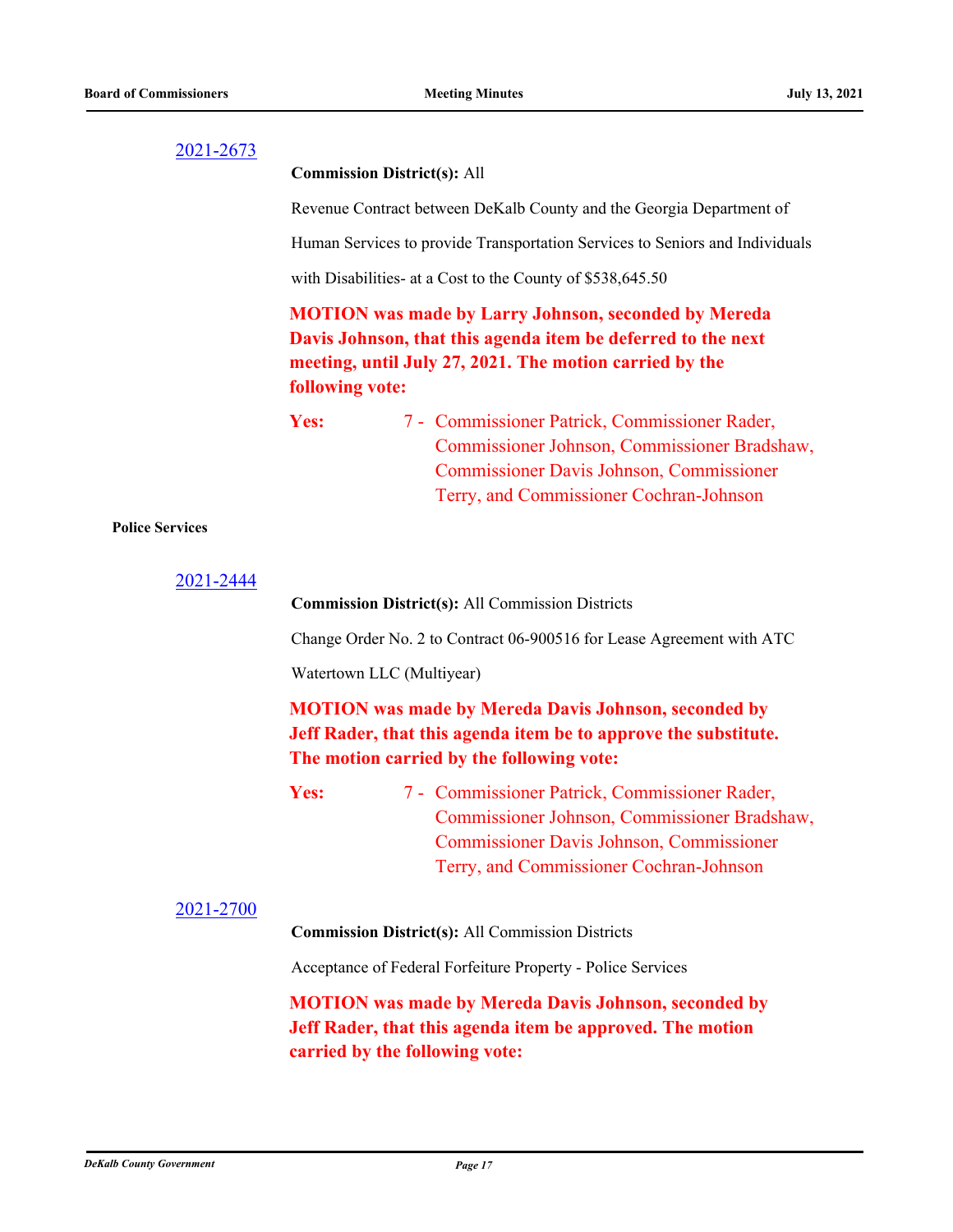|                                 | Yes:            | 7 - Commissioner Patrick, Commissioner Rader,<br>Commissioner Johnson, Commissioner Bradshaw,<br><b>Commissioner Davis Johnson, Commissioner</b><br>Terry, and Commissioner Cochran-Johnson                                          |
|---------------------------------|-----------------|--------------------------------------------------------------------------------------------------------------------------------------------------------------------------------------------------------------------------------------|
| 2021-2702                       |                 | <b>Commission District(s):</b> Commission Districts 1 and Super District 7                                                                                                                                                           |
|                                 |                 | Option to Renew Contract No. 1197126 (previous Contract No. 12-902427) -                                                                                                                                                             |
|                                 |                 | Lease Agreement 2156 Flintstone Drive, Tucker GA 30084                                                                                                                                                                               |
|                                 | following vote: | <b>MOTION</b> was made by Mereda Davis Johnson, seconded by<br>Jeff Rader, that this agenda item be deferred to the next<br>meeting, until July 27, 2021. The motion carried by the                                                  |
|                                 | Yes:            | 7 - Commissioner Patrick, Commissioner Rader,<br>Commissioner Johnson, Commissioner Bradshaw,<br><b>Commissioner Davis Johnson, Commissioner</b><br>Terry, and Commissioner Cochran-Johnson                                          |
| Public Works - Roads & Drainage |                 |                                                                                                                                                                                                                                      |
| 2021-2688                       |                 | <b>Commission District(s): Commission District 1</b>                                                                                                                                                                                 |
|                                 |                 | Approve Placement of Embry Hills (Sign Toppers) Signage within DeKalb                                                                                                                                                                |
|                                 |                 | County Right-of-Way Embry Hills                                                                                                                                                                                                      |
|                                 |                 | <b>MOTION</b> was made by Lorraine Cochran-Johnson, seconded<br>by Robert Patrick, that this agenda item be approved. items<br>2021-2688, 2021-2721, 2021-2735 were all heard together. The<br>motion carried by the following vote: |

Yes: 7 - Commissioner Patrick, Commissioner Rader, Commissioner Johnson, Commissioner Bradshaw, Commissioner Davis Johnson, Commissioner Terry, and Commissioner Cochran-Johnson

**Public Works - Transportation**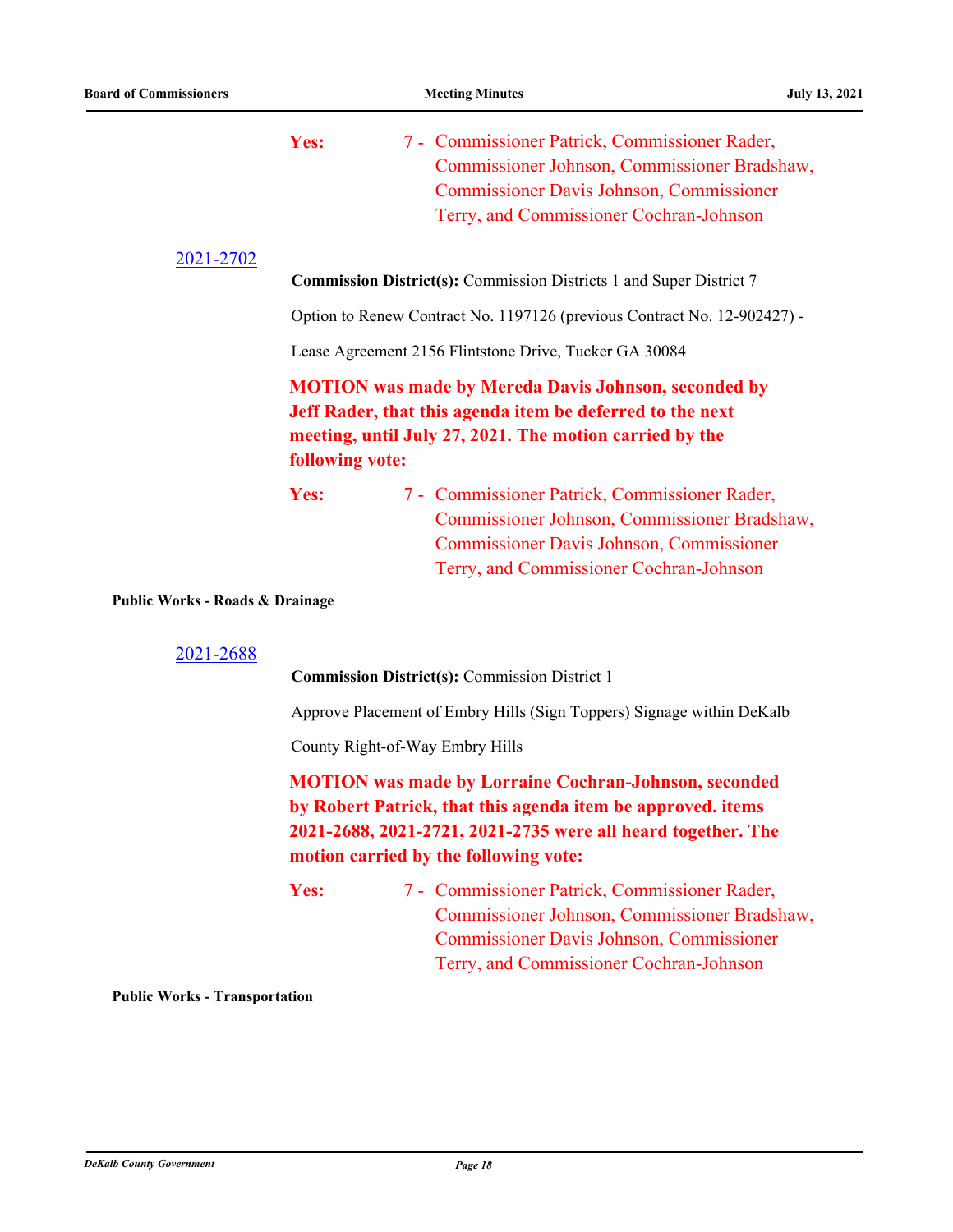**Commission District(s):** 3, 6 and 7

Georgia Power Maintenance Agreement for Roadway Lighting at the Flat Shoals

Road at I-285 Interchange

**MOTION was made by Lorraine Cochran-Johnson, seconded by Robert Patrick, that this agenda item be approved. items 2021-2688, 2021-2721, 2021-2735 were all heard together. The motion carried by the following vote:**

Yes: 7 - Commissioner Patrick, Commissioner Rader, Commissioner Johnson, Commissioner Bradshaw, Commissioner Davis Johnson, Commissioner Terry, and Commissioner Cochran-Johnson

#### [2021-2735](http://dekalbcountyga.legistar.com/gateway.aspx?m=l&id=/matter.aspx?key=8971)

**Commission District(s):** 1, 3, 4, 5, 6 & 7

GDOT Funding for Pavement Marking Safety Upgrades

**MOTION was made by Lorraine Cochran-Johnson, seconded by Robert Patrick, that this agenda item be approved. items 2021-2688, 2021-2721, 2021-2735 were all heard together. The motion carried by the following vote:**

Yes: 7 - Commissioner Patrick, Commissioner Rader, Commissioner Johnson, Commissioner Bradshaw, Commissioner Davis Johnson, Commissioner Terry, and Commissioner Cochran-Johnson

**Purchasing & Contracting**

*Purchasing & Contracting - to ERPS Committee*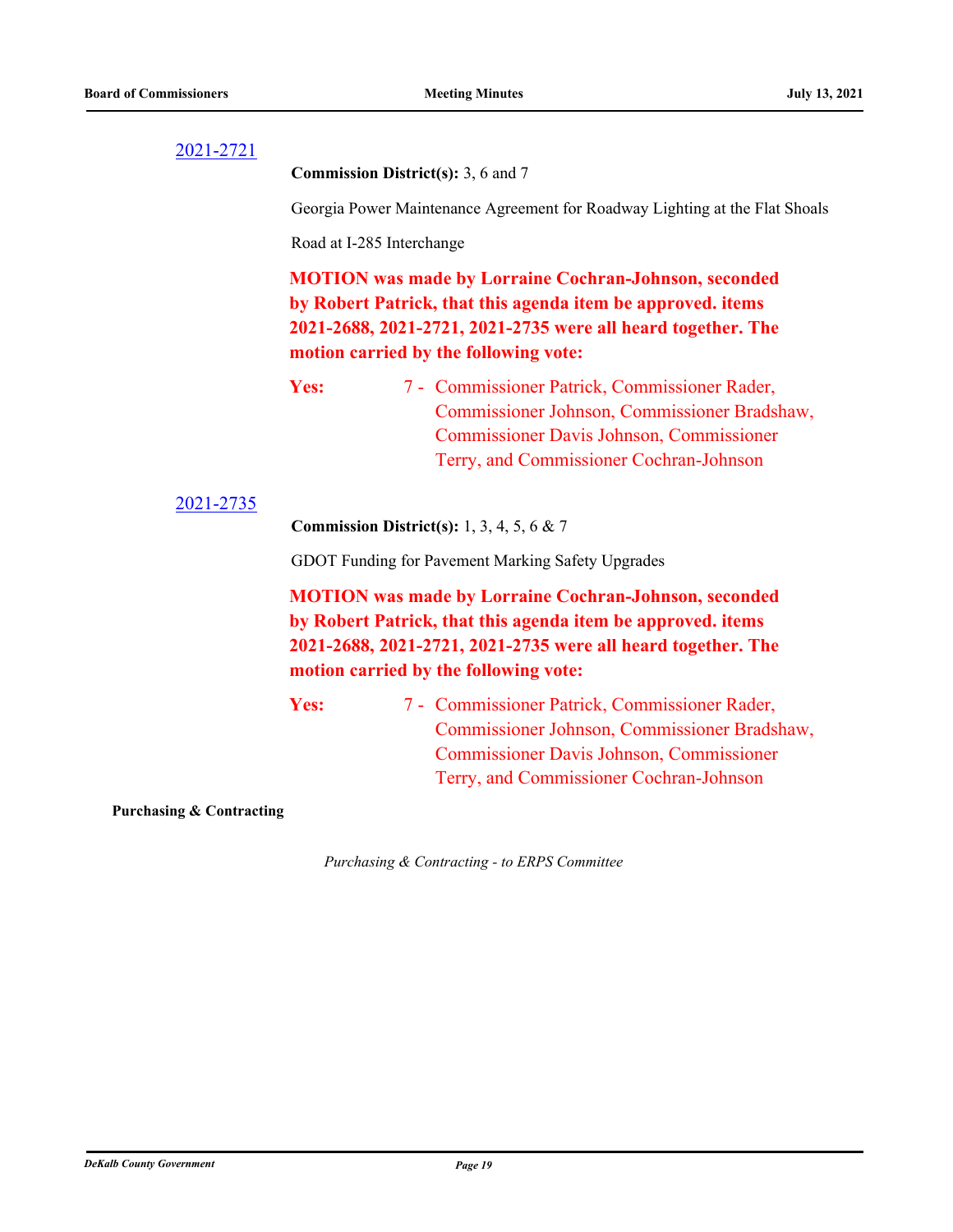#### [2021-2620](http://dekalbcountyga.legistar.com/gateway.aspx?m=l&id=/matter.aspx?key=8856) **Commission District(s): ALL**

CA - Sourcewell Cooperative Contract No. GA-ST07-040820-JLC State of

Georgia - Indefinite Quantity Construction Contract for use by Fire Rescue (FR).

This contract consists of the purchase, installation, and project management to

construct Plymovent Vehicle Exhaust Systems at County Fire Stations. Awarded to

Johnson-Laux Construction LLC. Amount Not To Exceed: \$1,068,788.11.

## **MOTION was made by Mereda Davis Johnson, seconded by Jeff Rader, that this agenda item be approved. The motion carried by the following vote:**

Yes: 7 - Commissioner Patrick, Commissioner Rader, Commissioner Johnson, Commissioner Bradshaw, Commissioner Davis Johnson, Commissioner Terry, and Commissioner Cochran-Johnson

*Purchasing & Contracting - to OPS Committee*

#### [2021-2708](http://dekalbcountyga.legistar.com/gateway.aspx?m=l&id=/matter.aspx?key=8944) **Commission District(s): All**

CO - Change Order No. 1 to Contract No. 1149305 for Landscape Maintenance Services - Public Grounds and Parks (Annual Contract with 2 Options to Renew): for use by the Departments of Recreation, Parks and Cultural Affairs (RPCA), Facilities Management (FM), Public Works Sanitation-Beautification and Watershed Management (DWM). This contract consists of providing various landscape maintenance services for County sites. Awarded to Art-scape, Inc. Amount Not To Exceed: \$16,730.00.

## **MOTION was made by Ted Terry, seconded by Robert Patrick, that this agenda item be approved. Items 2021-2708, 2021-2723 were heard together. The motion carried by the following vote:**

Yes: 7 - Commissioner Patrick, Commissioner Rader, Commissioner Johnson, Commissioner Bradshaw, Commissioner Davis Johnson, Commissioner Terry, and Commissioner Cochran-Johnson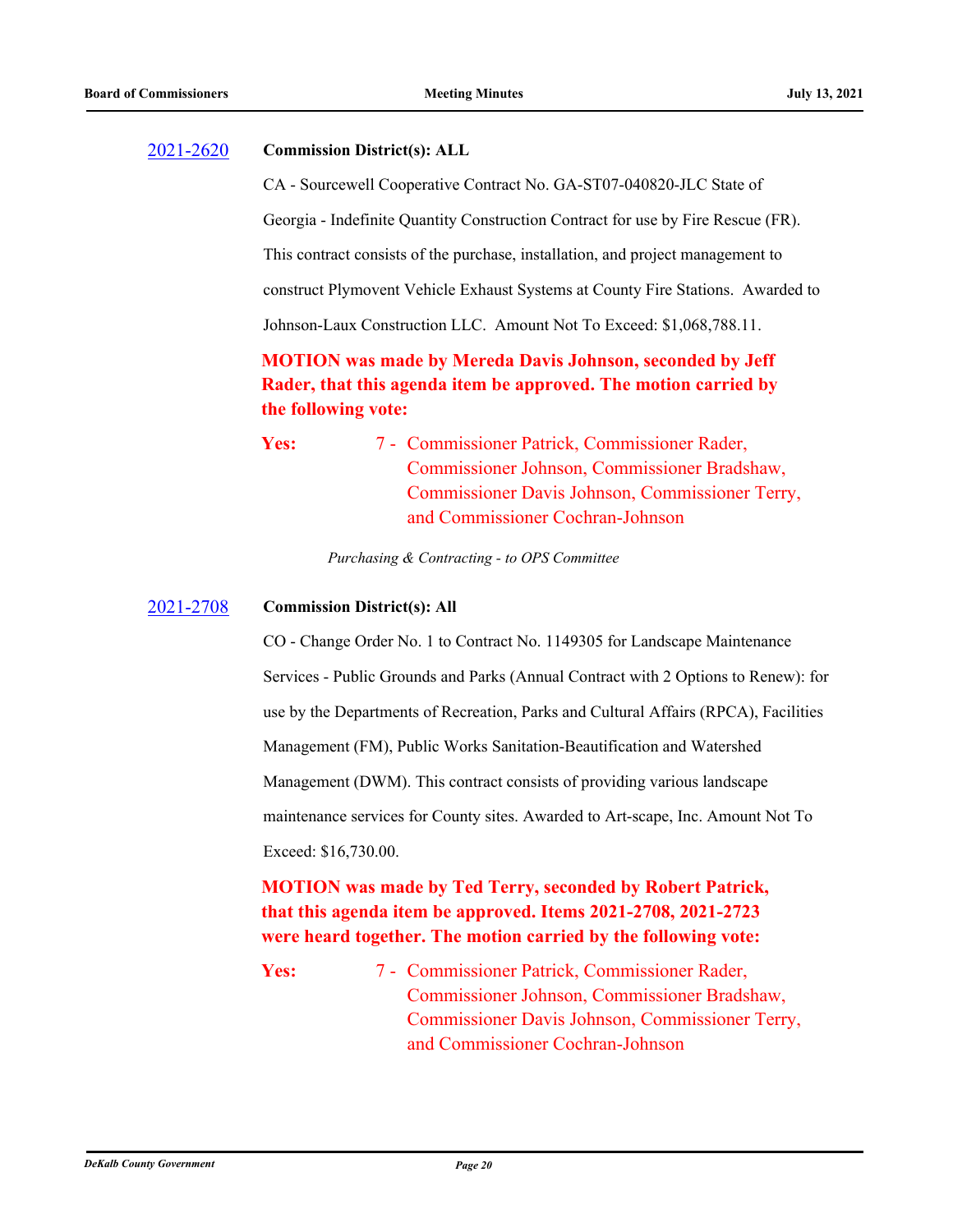#### [2021-2723](http://dekalbcountyga.legistar.com/gateway.aspx?m=l&id=/matter.aspx?key=8959) **Commission District(s): ALL**

CA - Kronos Technical Software and Equipment Support Services: for use by the Department of Innovation and Technology (DoIT). Consists of piggybacking off the competitively let OMNIA Partners Contract No. 18220 for the renewal of the software, hardware, support, and maintenance of Kronos equipment. Awarded to Kronos, Inc. Amount Not To Exceed: \$138,351.05.

**MOTION was made by Ted Terry, seconded by Robert Patrick, that this agenda item be approved. Items 2021-2708, 2021-2723 were heard together. The motion carried by the following vote:**

Yes: 7 - Commissioner Patrick, Commissioner Rader, Commissioner Johnson, Commissioner Bradshaw, Commissioner Davis Johnson, Commissioner Terry, and Commissioner Cochran-Johnson

*Purchasing & Contracting - to PECS Committee*

#### [2021-2574](http://dekalbcountyga.legistar.com/gateway.aspx?m=l&id=/matter.aspx?key=8810) **Commission District(s): 3 and 6**

CA - Cooperative Agreement No. 060518-CSC: Athletic Surfacing with Related Materials, Supplies, Installation and Services for use by the Department of Recreation, Parks and Cultural Affairs. This contract consists of the design, purchase, construction, and installation of recreational wood flooring at Exchange Intergenerational Center: Awarded to: Southeastern Surfaces & Equipment. Amount Not To Exceed: \$176,295.00.

**MOTION was made by Larry Johnson, seconded by Mereda Davis Johnson, that this agenda item be deferred to the next meeting, until July 27, 2021. Items 2021-2574, 2021-2592, 2021-2691 were heard together. The motion carried by the following vote:**

Yes: 7 - Commissioner Patrick, Commissioner Rader, Commissioner Johnson, Commissioner Bradshaw, Commissioner Davis Johnson, Commissioner Terry, and Commissioner Cochran-Johnson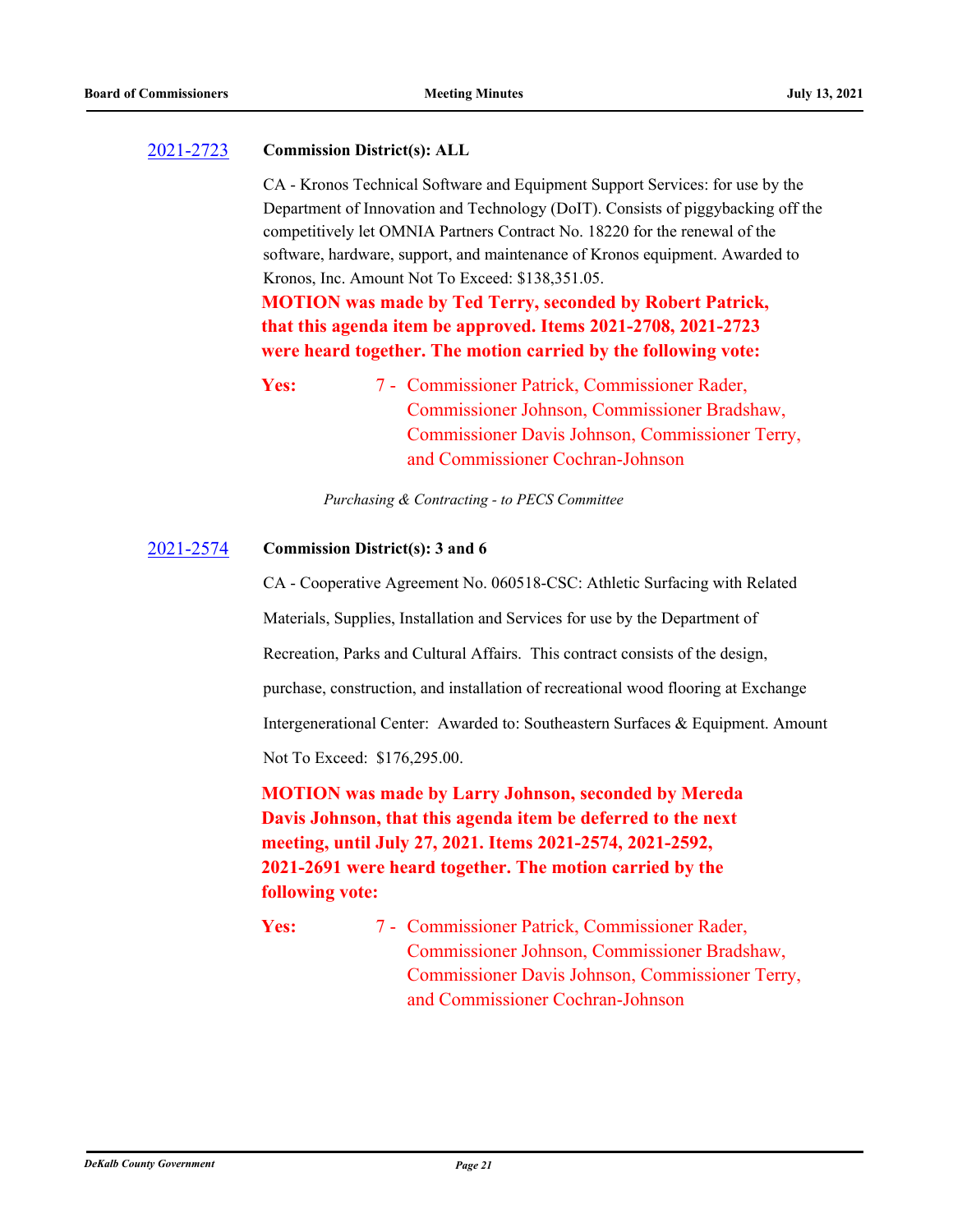#### [2021-2592](http://dekalbcountyga.legistar.com/gateway.aspx?m=l&id=/matter.aspx?key=8828) **Commission District(s): All**

RES - Invitation No. 19-101126 In-Home Services for Seniors (Annual Contract with 4 Options to Renew): for use by the Department of Human Services (HS). Consists of the provision of personal care tasks, homemaker tasks and respite tasks as supportive services to allow seniors to age at home. This request is to rescind the award to Medi Caregivers, Inc.

**MOTION was made by Larry Johnson, seconded by Mereda Davis Johnson, that this agenda item be deferred to the next meeting, until July 27, 2021. Items 2021-2574, 2021-2592, 2021-2691 were heard together. The motion carried by the following vote:**

Yes: 7 - Commissioner Patrick, Commissioner Rader, Commissioner Johnson, Commissioner Bradshaw, Commissioner Davis Johnson, Commissioner Terry, and Commissioner Cochran-Johnson

#### [2021-2691](http://dekalbcountyga.legistar.com/gateway.aspx?m=l&id=/matter.aspx?key=8927) **Commission District(s): All**

REN - Demolition of Residential and Commercial Buildings (Annual Contract - 1st Renewal of 2 Options to Renew): Contract Nos.: 1220672 and 1220675 for use by the Department of Recreation, Parks and Cultural Affairs (RPCA). These contracts consist of asbestos abatement, demolition of commercial and residential buildings and debris removal. Awarded to: Complete Demolition Service, LLC and Diversified Environmental Management, Inc. Total Amount Not To Exceed: \$70,000.00.

**MOTION was made by Larry Johnson, seconded by Mereda Davis Johnson, that this agenda item be deferred to the next meeting, until July 27, 2021. Items 2021-2574, 2021-2592, 2021-2691 were heard together. The motion carried by the following vote:**

Yes: 7 - Commissioner Patrick, Commissioner Rader, Commissioner Johnson, Commissioner Bradshaw, Commissioner Davis Johnson, Commissioner Terry, and Commissioner Cochran-Johnson

*Purchasing & Contracting - to PWI Committee*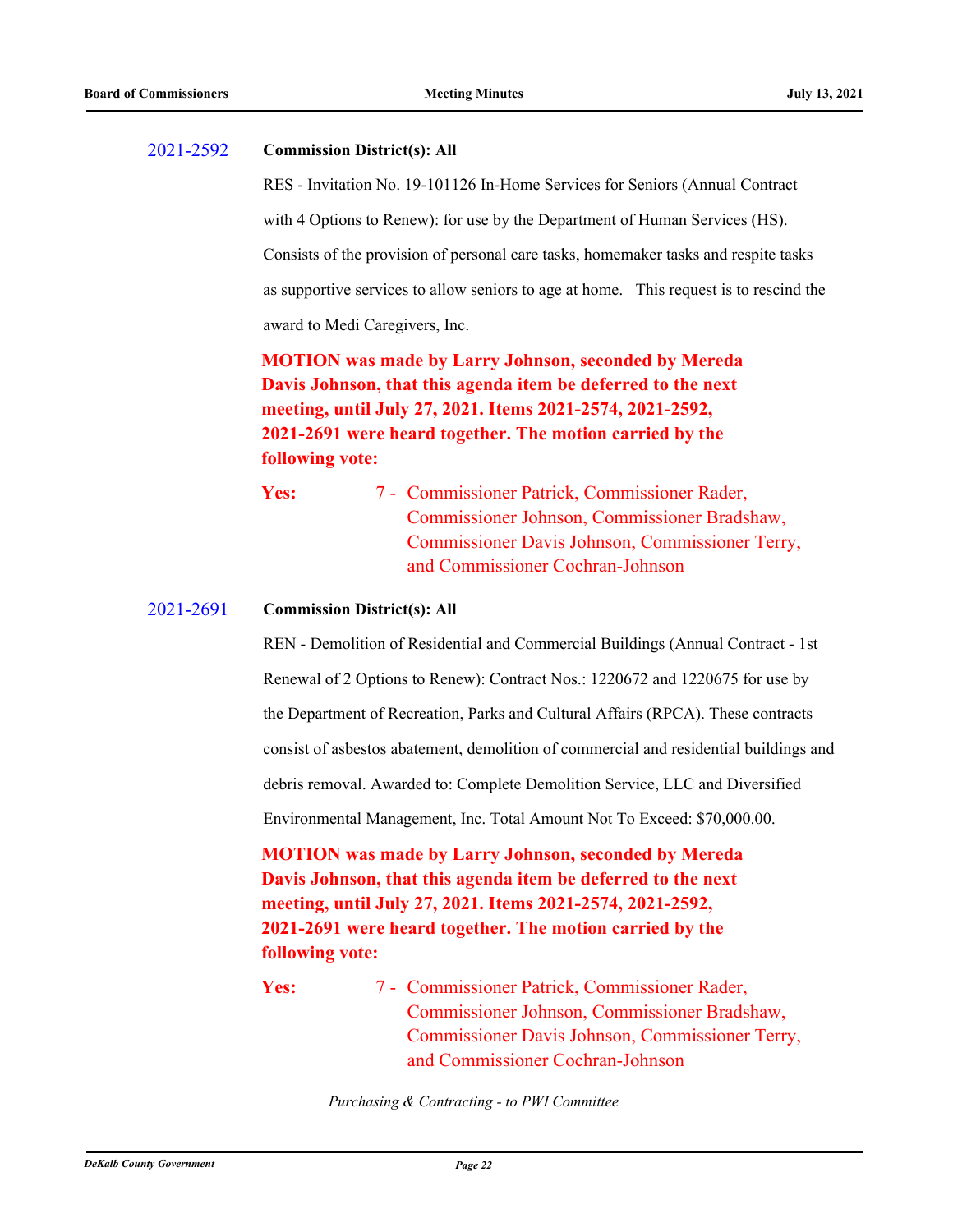#### [2021-2670](http://dekalbcountyga.legistar.com/gateway.aspx?m=l&id=/matter.aspx?key=8906) **Commission District(s): All**

LB - Invitation No. 20-101319 Crane Services (Three (3) Year Multiyear Contract): for use by the Department of Watershed Management (DWM). Consists of the provision of crane services. Recommend award to the sole bidder who is responsive and responsible: Phoenix Crane Service, Inc. Amount Not to Exceed: \$817,875.00. **MOTION was made by Lorraine Cochran-Johnson, seconded by Robert Patrick, that this agenda item be approved. Items 2021-2670, 2021-2672, 2021-2703, 2021-2731 were heard together. The motion carried by the following vote:**

#### [2021-2672](http://dekalbcountyga.legistar.com/gateway.aspx?m=l&id=/matter.aspx?key=8908) **Commission District(s): ALL**

RFP - Request for Proposals No. 20-500558 On Call Soils & Materials Testing, Surveying Services and Structural Analysis (Multiyear Contract): for use by the Departments of Facilities Management (FM), Recreation, Parks and Cultural Affairs (RPCA), Public Works-Transportation, Public Works-Roads & Drainage and Department of Waste Management (DWM). Consists of providing geotechnical and geo-environmental evaluations for evaluating the engineering constructability and/or potential environmental risks of multiple sites throughout the County. Recommend award to the four (4) highest scoring proposers: MATRIX Engineering Group, Inc., Corporate Environmental Risk Management, LLC (CERM), ACCURA Engineering & Consultant Services, Inc. and United Consulting Group, Ltd. Total Amount Not To Exceed: \$830,000.00.

## **MOTION was made by Lorraine Cochran-Johnson, seconded by Robert Patrick, that this agenda item be approved. Items 2021-2670, 2021-2672, 2021-2703, 2021-2731 were heard together. The motion carried by the following vote:**

Yes: 7 - Commissioner Patrick, Commissioner Rader, Commissioner Johnson, Commissioner Bradshaw, Commissioner Davis Johnson, Commissioner Terry, and Commissioner Cochran-Johnson

Yes: 7 - Commissioner Patrick, Commissioner Rader, Commissioner Johnson, Commissioner Bradshaw, Commissioner Davis Johnson, Commissioner Terry, and Commissioner Cochran-Johnson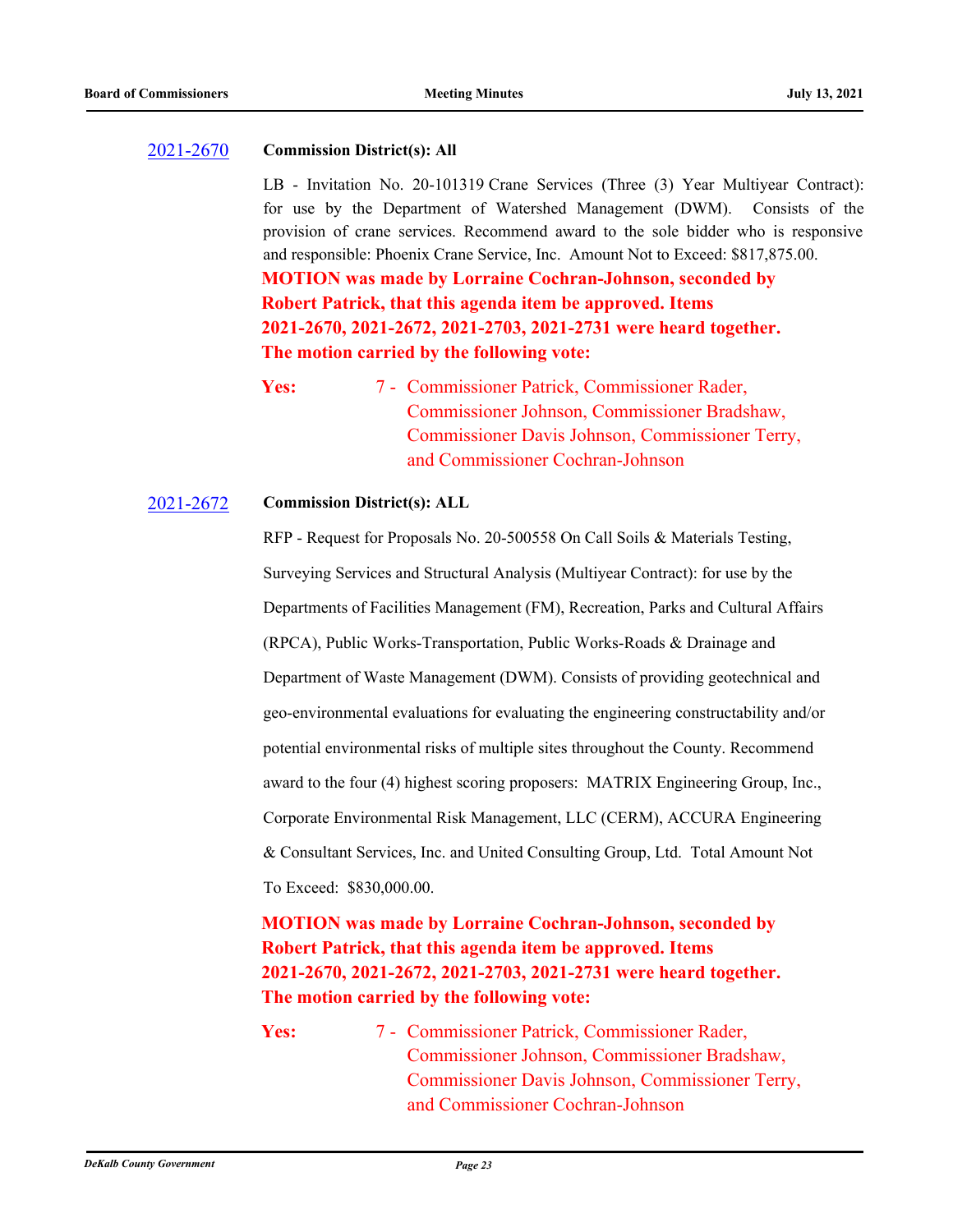#### [2021-2703](http://dekalbcountyga.legistar.com/gateway.aspx?m=l&id=/matter.aspx?key=8939) **Commission District(s): ALL**

CA-350 HP Crawler Dozer: for use by Public Works-Fleet Management to be used by Public Works-Sanitation. Consists of piggybacking off the competitively let Sourcewell Contract No. 032119-JDC to purchase two (2) 350 hp (horsepower) crawler dozers. These units are used to prepare the landfill site, build access roads and to perform various other tasks. Awarded to Flint Equipment Co. Amount Not To Exceed: \$1,498,116.00.

## **MOTION was made by Lorraine Cochran-Johnson, seconded by Robert Patrick, that this agenda item be approved. Items 2021-2670, 2021-2672, 2021-2703, 2021-2731 were heard together. The motion carried by the following vote:**

Yes: 7 - Commissioner Patrick, Commissioner Rader, Commissioner Johnson, Commissioner Bradshaw, Commissioner Davis Johnson, Commissioner Terry, and Commissioner Cochran-Johnson

#### [2021-2731](http://dekalbcountyga.legistar.com/gateway.aspx?m=l&id=/matter.aspx?key=8967) **Commission District(s): ALL**

LB - Invitation No. 21-100917 Rock Crushing (Annual Contract with 2 Options to Renew): for use by Public Works - Sanitation. Consists of crushing rock, granite, stone and hauling materials to and from the Seminole Road Landfill. Recommend award to the sole bidder who was responsive and responsible: K&T Installers, LLC. Amount Not To Exceed: \$178,050.00.

**MOTION was made by Lorraine Cochran-Johnson, seconded by Robert Patrick, that this agenda item be approved. Items 2021-2670, 2021-2672, 2021-2703, 2021-2731 were heard together. The motion carried by the following vote:**

Yes: 7 - Commissioner Patrick, Commissioner Rader, Commissioner Johnson, Commissioner Bradshaw, Commissioner Davis Johnson, Commissioner Terry, and Commissioner Cochran-Johnson

**Recreation, Parks and Cultural Affairs**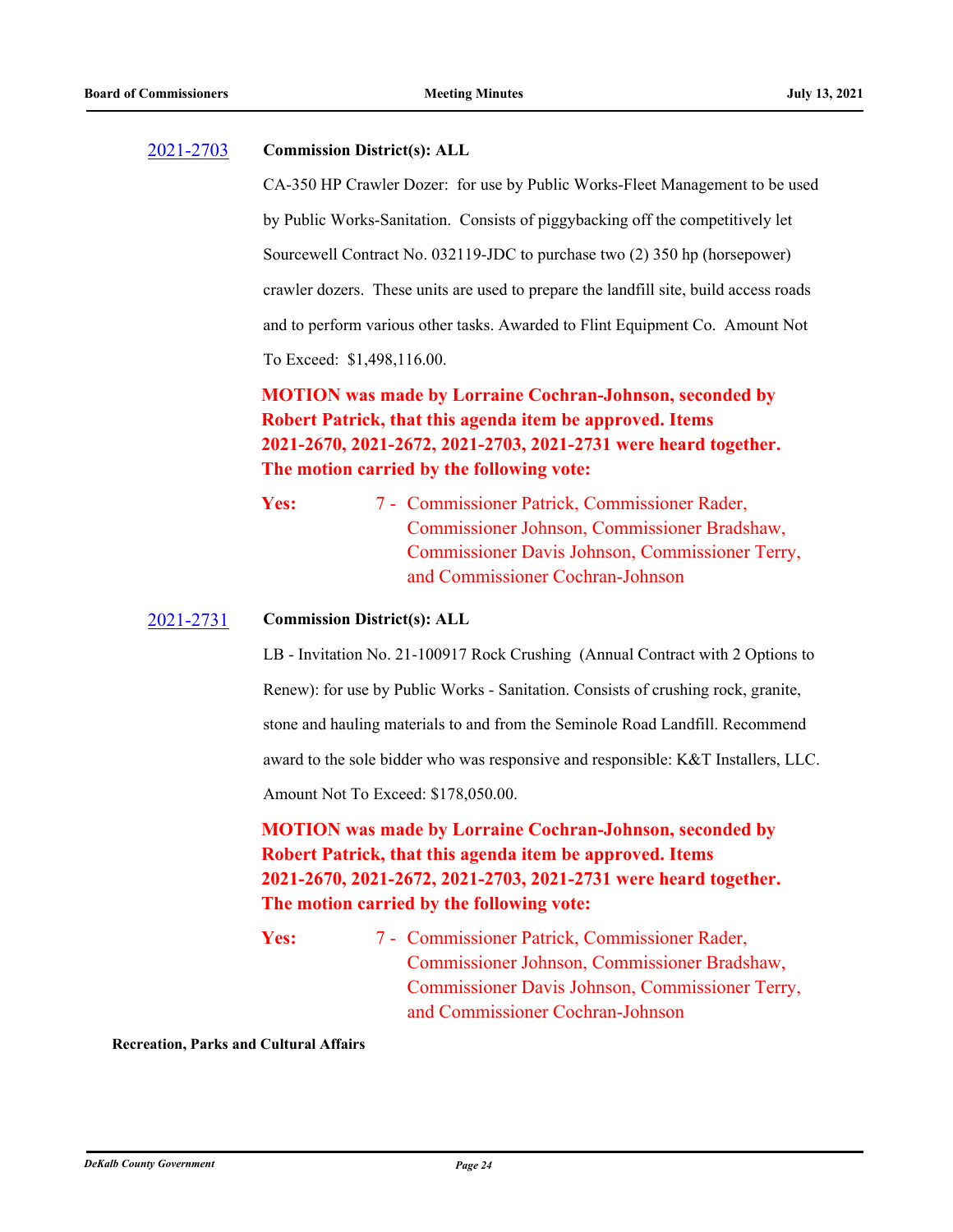**Commission District(s):** Districts 4 and 6

Avondale Dunaire Master Plan

## **MOTION was made by Larry Johnson, seconded by Jeff Rader, that this agenda item be deferred to the next meeting, until July 27, 2021. The motion carried by the following vote:**

Yes: 7 - Commissioner Patrick, Commissioner Rader, Commissioner Johnson, Commissioner Bradshaw, Commissioner Davis Johnson, Commissioner Terry, and Commissioner Cochran-Johnson

#### **Watershed Management**

#### [2021-2709](http://dekalbcountyga.legistar.com/gateway.aspx?m=l&id=/matter.aspx?key=8945)

**Commission District(s):** 2 & 6

Georgia Department of Transportation Contract Item Agreement - Water and

Sewer Facilities Project PI M005990 State Route 42 from City Street

2873/Briarcliff Place to State Route 13/US 23 in DeKalb County - Resurfacing

**MOTION was made by Lorraine Cochran-Johnson, seconded by Robert Patrick, that this agenda item be approved. Items 2021-2709, 2021-2712 were heard together. The motion carried by the following vote:**

Yes: 7 - Commissioner Patrick, Commissioner Rader, Commissioner Johnson, Commissioner Bradshaw, Commissioner Davis Johnson, Commissioner Terry, and Commissioner Cochran-Johnson

#### [2021-2712](http://dekalbcountyga.legistar.com/gateway.aspx?m=l&id=/matter.aspx?key=8948)

#### **Commission District(s):** 2 & 6

Georgia Department of Transportation Contract Item Agreement - Water and

Sewer Facilities Project PI 0015629 State Route 236 from Leafmore Place to

Pangborn Road in DeKalb County

**MOTION was made by Lorraine Cochran-Johnson, seconded by Robert Patrick, that this agenda item be approved. Items 2021-2709, 2021-2712 were heard together. The motion carried by the following vote:**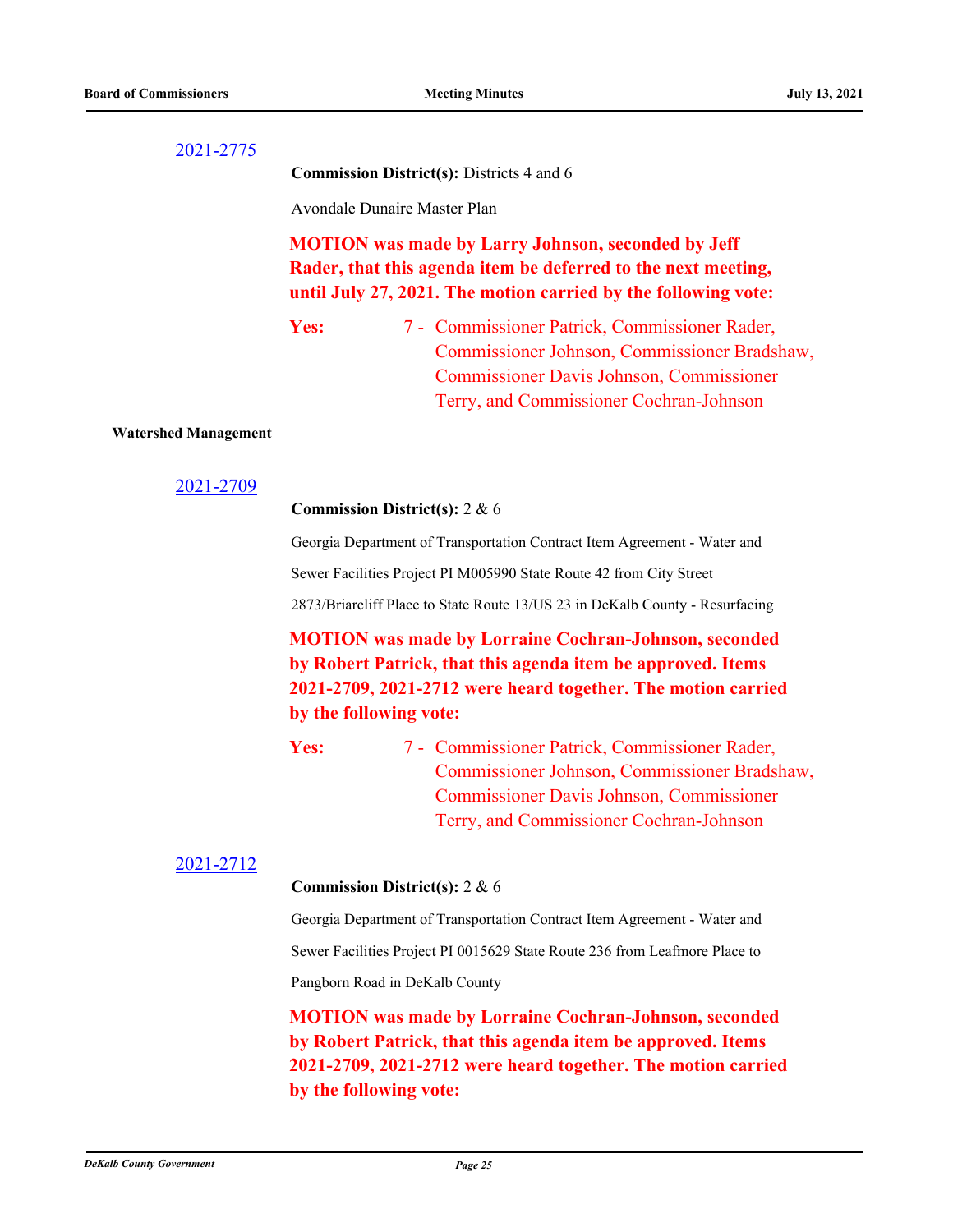|           | Yes:        | 7 - Commissioner Patrick, Commissioner Rader,<br>Commissioner Johnson, Commissioner Bradshaw,<br><b>Commissioner Davis Johnson, Commissioner</b><br>Terry, and Commissioner Cochran-Johnson                                                                                                                                |
|-----------|-------------|----------------------------------------------------------------------------------------------------------------------------------------------------------------------------------------------------------------------------------------------------------------------------------------------------------------------------|
| 2021-2850 |             | <b>Commission District(s): All</b>                                                                                                                                                                                                                                                                                         |
|           | Add an Item |                                                                                                                                                                                                                                                                                                                            |
|           |             | <b>MOTION</b> was made by Robert Patrick, seconded by Lorraine<br>Cochran-Johnson, that this agenda item be approved. The<br>motion carried by the following vote:                                                                                                                                                         |
|           | Yes:        | 7 - Commissioner Patrick, Commissioner Rader,<br>Commissioner Johnson, Commissioner Bradshaw,<br><b>Commissioner Davis Johnson, Commissioner</b><br>Terry, and Commissioner Cochran-Johnson                                                                                                                                |
| 2021-2851 |             | <b>Commission District(s): All</b>                                                                                                                                                                                                                                                                                         |
|           |             | A Request to Consider Establishing an Annual Traffic Count Program                                                                                                                                                                                                                                                         |
|           | vote:       | <b>MOTION</b> was made by Robert Patrick, seconded by Lorraine<br>Cochran-Johnson, that this agenda item be deferred for 45<br>days and assigned to the Planning, Economic Development &<br><b>Community Services Committee (PECS), and return to the</b><br>Board on August 24, 2021. The motion carried by the following |
|           | Yes:        | 7 - Commissioner Patrick, Commissioner Rader,<br>Commissioner Johnson, Commissioner Bradshaw,<br><b>Commissioner Davis Johnson, Commissioner</b><br>Terry, and Commissioner Cochran-Johnson                                                                                                                                |
| 2021-2852 |             |                                                                                                                                                                                                                                                                                                                            |
|           | Add an Item | <b>Commission District(s): All</b>                                                                                                                                                                                                                                                                                         |
|           |             | <b>MOTION</b> was made by Robert Patrick, seconded by Lorraine<br>Cochran-Johnson, that this agenda item be approved. The<br>motion carried by the following vote:                                                                                                                                                         |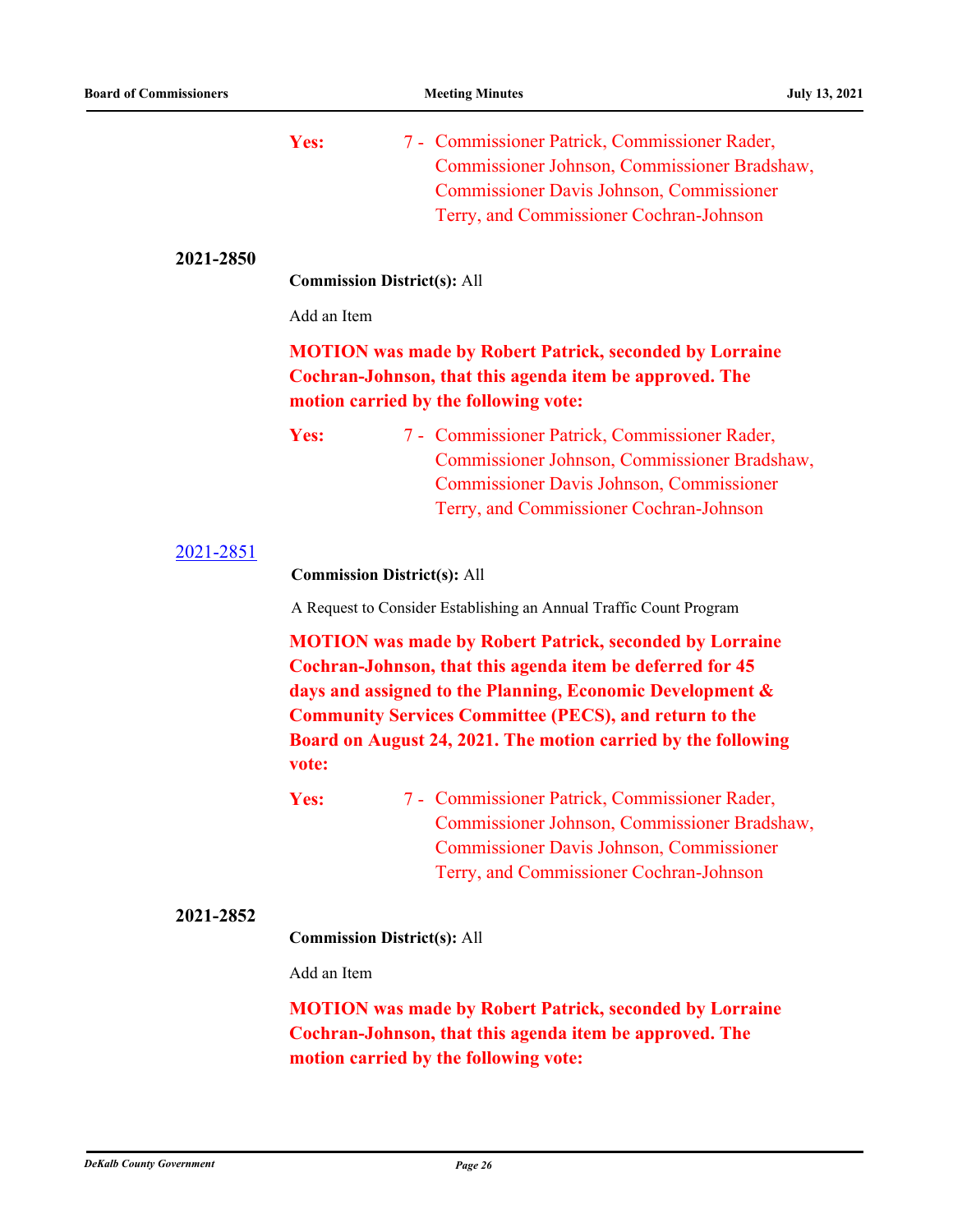|           | Yes:<br>7 - Commissioner Patrick, Commissioner Rader,<br>Commissioner Johnson, Commissioner Bradshaw,<br><b>Commissioner Davis Johnson, Commissioner</b><br>Terry, and Commissioner Cochran-Johnson                                                                                                                             |  |
|-----------|---------------------------------------------------------------------------------------------------------------------------------------------------------------------------------------------------------------------------------------------------------------------------------------------------------------------------------|--|
| 2021-2853 | <b>Commission District(s): All</b>                                                                                                                                                                                                                                                                                              |  |
|           | A Request to Consider Establishing a Sidewalk Mapping System                                                                                                                                                                                                                                                                    |  |
|           | <b>MOTION</b> was made by Robert Patrick, seconded by Mereda<br>Davis Johnson, that this agenda item be deferred for 45 days<br>and assigned to the Planning, Economic Development &<br><b>Community Services Committee (PECS), and return to the</b><br>Board on August 24, 2021. The motion carried by the following<br>vote: |  |
|           | 7 - Commissioner Patrick, Commissioner Rader,<br>Yes:<br>Commissioner Johnson, Commissioner Bradshaw,<br><b>Commissioner Davis Johnson, Commissioner</b><br>Terry, and Commissioner Cochran-Johnson                                                                                                                             |  |
| 2021-2854 | <b>Commission District(s): All</b>                                                                                                                                                                                                                                                                                              |  |
|           | Add an item                                                                                                                                                                                                                                                                                                                     |  |
|           | <b>MOTION</b> was made by Robert Patrick, seconded by Lorraine<br>Cochran-Johnson, that this agenda item be approved. The<br>motion carried by the following vote:                                                                                                                                                              |  |
|           | 7 - Commissioner Patrick, Commissioner Rader,<br>Yes:<br>Commissioner Johnson, Commissioner Bradshaw,<br><b>Commissioner Davis Johnson, Commissioner</b><br>Terry, and Commissioner Cochran-Johnson                                                                                                                             |  |
| 2021-2855 | <b>Commission District(s): All Districts</b>                                                                                                                                                                                                                                                                                    |  |
|           | A Request to Consider Establishing County Website Update                                                                                                                                                                                                                                                                        |  |
|           | <b>MOTION</b> was made by Robert Patrick, seconded by Lorraine<br>Cochran-Johnson, that this agenda item be deferred for 30<br>days and assigned to the County Operations Committee (OPS),                                                                                                                                      |  |

**and return to the Board on August 10, 2021. The motion carried by the following vote:**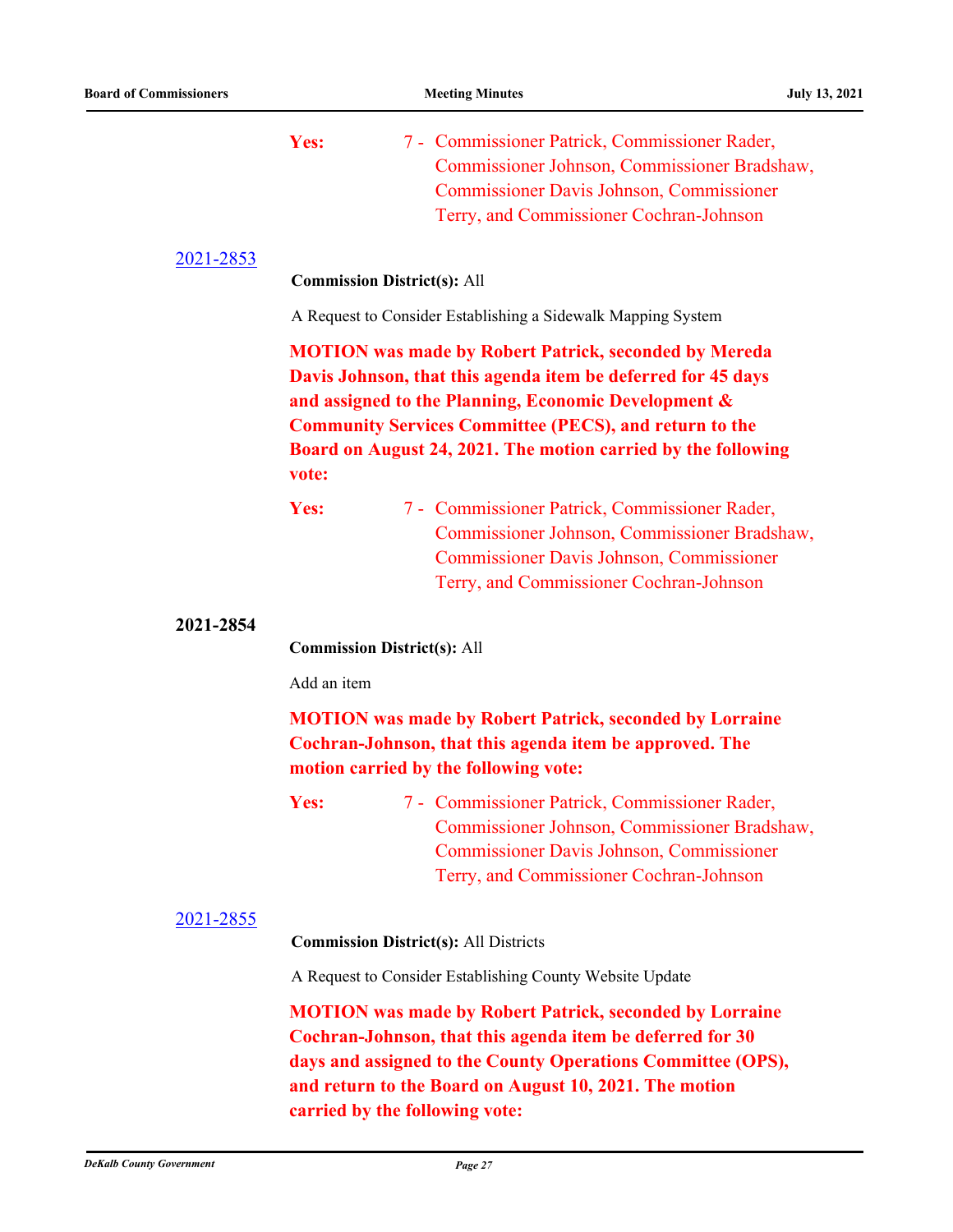|           | Yes:                               | 7 - Commissioner Patrick, Commissioner Rader,<br>Commissioner Johnson, Commissioner Bradshaw,<br><b>Commissioner Davis Johnson, Commissioner</b><br>Terry, and Commissioner Cochran-Johnson                                                               |
|-----------|------------------------------------|-----------------------------------------------------------------------------------------------------------------------------------------------------------------------------------------------------------------------------------------------------------|
| 2021-2856 | <b>Commission District(s): All</b> |                                                                                                                                                                                                                                                           |
|           | Add an Item                        |                                                                                                                                                                                                                                                           |
|           |                                    | <b>MOTION</b> was made by Ted Terry, seconded by Lorraine<br>Cochran-Johnson, that this agenda item be approved. The<br>motion carried by the following vote:                                                                                             |
|           | Yes:                               | 7 - Commissioner Patrick, Commissioner Rader,<br>Commissioner Johnson, Commissioner Bradshaw,<br><b>Commissioner Davis Johnson, Commissioner</b><br>Terry, and Commissioner Cochran-Johnson                                                               |
| 2021-2857 | <b>Commission District(s): All</b> |                                                                                                                                                                                                                                                           |
|           |                                    | A Resolution by the Governing Authority of DeKalb County, Georgia, to                                                                                                                                                                                     |
|           |                                    | Encourage the Pension Board to Add Environmental, Social, and Governance                                                                                                                                                                                  |
|           |                                    | Factors Language to the DeKalb County Pension Plan Investment Policy                                                                                                                                                                                      |
|           | Statement                          |                                                                                                                                                                                                                                                           |
|           | by the following vote:             | <b>MOTION</b> was made by Ted Terry, seconded by Robert Patrick,<br>that this agenda item be deferred to the next meeting and<br>assigned to the Finance, Audit & Budget Committee (FAB),<br>and returning to the Board July 27, 2021. The motion carried |
|           | Yes:                               | 7 - Commissioner Patrick, Commissioner Rader,<br>Commissioner Johnson, Commissioner Bradshaw,<br><b>Commissioner Davis Johnson, Commissioner</b><br>Terry, and Commissioner Cochran-Johnson                                                               |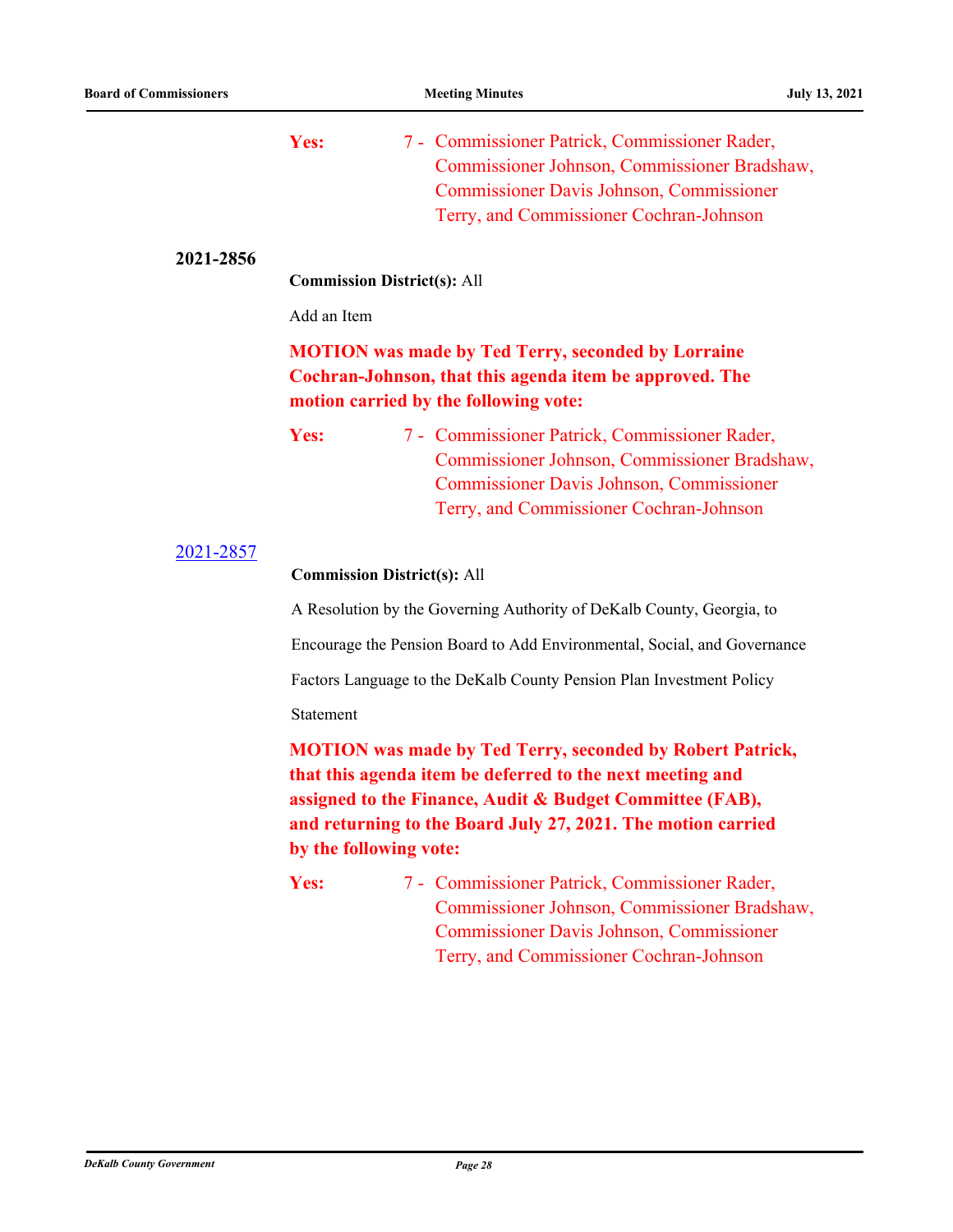**Commission District(s):** All

Add an Item

## **MOTION was made by Jeff Rader, seconded by Larry Johnson, that this agenda item be approved. The motion carried by the following vote:**

Yes: 7 - Commissioner Patrick, Commissioner Rader, Commissioner Johnson, Commissioner Bradshaw, Commissioner Davis Johnson, Commissioner Terry, and Commissioner Cochran-Johnson

#### **2021-2859**

**Commission District(s):** All

Appropriation of American Rescue Plan Act Funding to fund Retention Bonuses

for Public Safety Employees

## **MOTION was made by Jeff Rader, seconded by Larry Johnson, that this agenda item be approved. The motion carried by the following vote:**

Yes: 7 - Commissioner Patrick, Commissioner Rader, Commissioner Johnson, Commissioner Bradshaw, Commissioner Davis Johnson, Commissioner Terry, and Commissioner Cochran-Johnson

## **2021-2860** Add Item **MOTION was made by Jeff Rader, seconded by Larry Johnson, that this agenda item be approved. The motion carried by the following vote:**

Yes: 7 - Commissioner Patrick, Commissioner Rader, Commissioner Johnson, Commissioner Bradshaw, Commissioner Davis Johnson, Commissioner Terry, and Commissioner Cochran-Johnson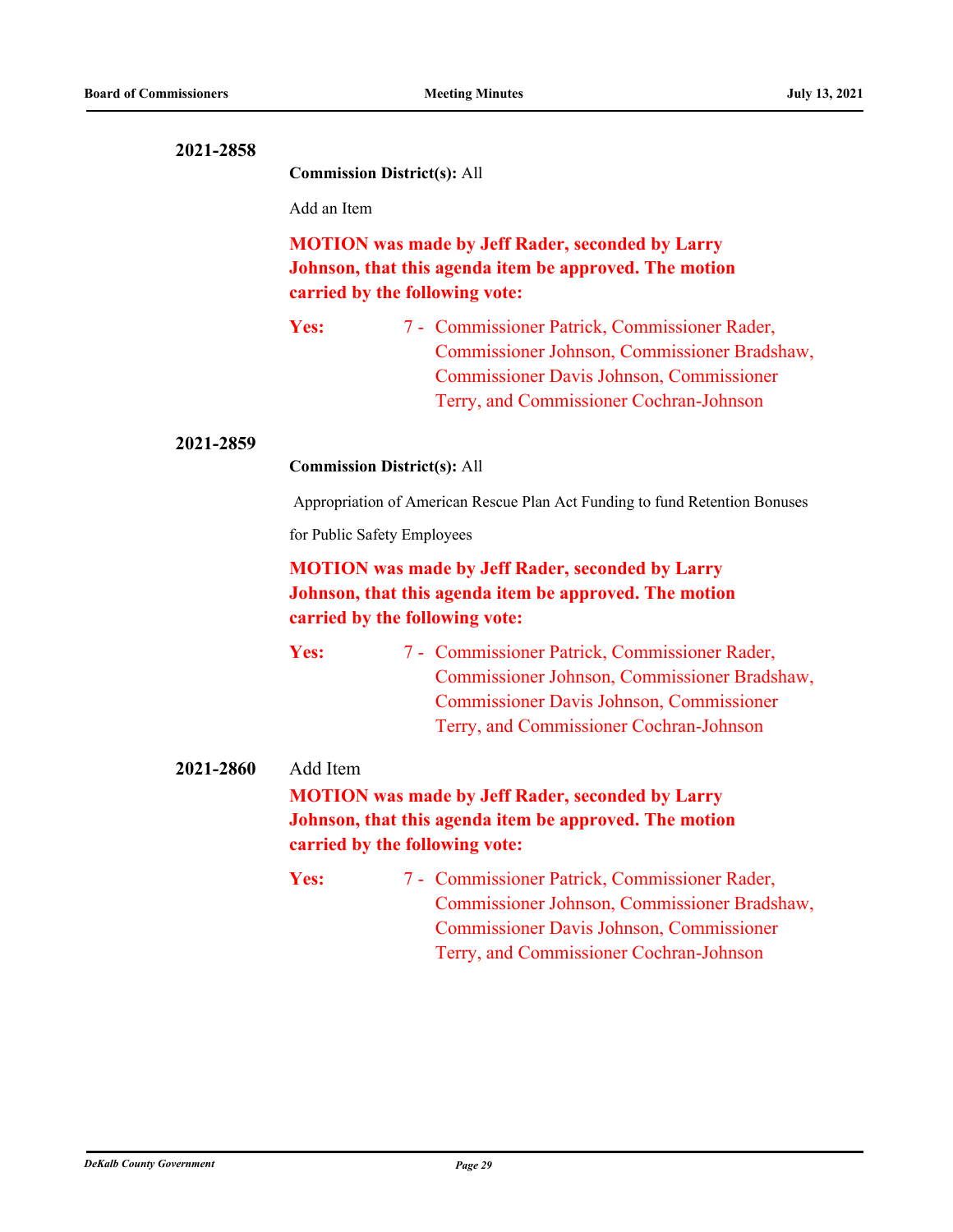#### **Commission District(s):** All

Appropriation of American Rescue Plan Act Funding to the Community Service Board

**MOTION was made by Jeff Rader, seconded by Larry Johnson, that this agenda item be approved. The motion carried by the following vote:**

Yes: 7 - Commissioner Patrick, Commissioner Rader, Commissioner Johnson, Commissioner Bradshaw, Commissioner Davis Johnson, Commissioner Terry, and Commissioner Cochran-Johnson

#### **2021-2862**

**Commission District(s):** All

Add Item

## **MOTION was made by Lorraine Cochran-Johnson, seconded by Robert Patrick, that this agenda item be approved. The motion carried by the following vote:**

Yes: 7 - Commissioner Patrick, Commissioner Rader, Commissioner Johnson, Commissioner Bradshaw, Commissioner Davis Johnson, Commissioner Terry, and Commissioner Cochran-Johnson

#### [2021-2863](http://dekalbcountyga.legistar.com/gateway.aspx?m=l&id=/matter.aspx?key=9099)

#### **Commission District(s):** District 7

To appropriate an amount not to exceed \$50,000 of District 7 American Rescue Plan grant funds assigned to the account reserved for District 7 to provide communications and targeted messaging to DeKalb residents to mitigate the public health emergency created by the COVID-19 pandemic.

## **MOTION was made by Lorraine Cochran-Johnson, seconded by Robert Patrick, that this agenda item be approved. The motion carried by the following vote:**

Yes: 7 - Commissioner Patrick, Commissioner Rader, Commissioner Johnson, Commissioner Bradshaw, Commissioner Davis Johnson, Commissioner Terry, and Commissioner Cochran-Johnson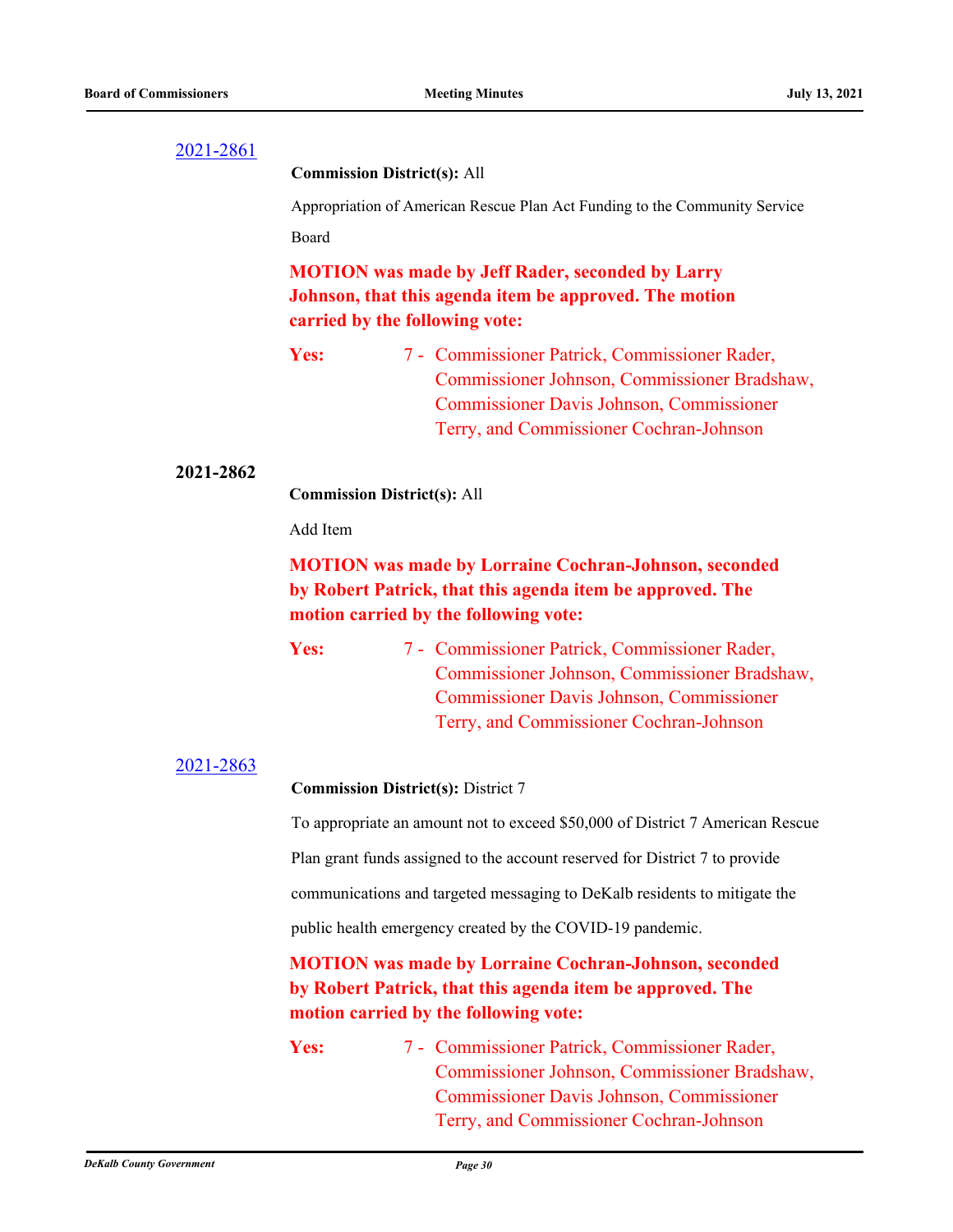#### **I. ITEMS FOR DECISION BY THE BOARD**

#### **Board of Commissioners**

#### [2021-2400](http://dekalbcountyga.legistar.com/gateway.aspx?m=l&id=/matter.aspx?key=8636)

**Commission District(s):** All Districts

Resolution of the Governing Authority of DeKalb County, Georgia Expressing

Condemnation of Hate Crimes, Misogyny and Discrimination Targeting Members

of the Asian American and Pacific Islander Communities.

**MOTION was made by Larry Johnson, seconded by Jeff Rader, that this agenda item be deferred to the next meeting, until July 27, 2021. Items 2021-2400, 2021-2598, 2021-2369 were heard together. The motion carried by the following vote:**

Yes: 7 - Commissioner Patrick, Commissioner Rader, Commissioner Johnson, Commissioner Bradshaw, Commissioner Davis Johnson, Commissioner Terry, and Commissioner Cochran-Johnson

[2021-2598](http://dekalbcountyga.legistar.com/gateway.aspx?m=l&id=/matter.aspx?key=8834)

**Commission District(s):** All Commission Districts

DeKalb County No Net Loss of Trees Policy

**MOTION was made by Larry Johnson, seconded by Jeff Rader, that this agenda item be deferred to the next meeting, until July 27, 2021. Items 2021-2400, 2021-2598, 2021-2369 were heard together. The motion carried by the following vote:**

Yes: 7 - Commissioner Patrick, Commissioner Rader, Commissioner Johnson, Commissioner Bradshaw, Commissioner Davis Johnson, Commissioner Terry, and Commissioner Cochran-Johnson

**Board of Commissioners - District 2**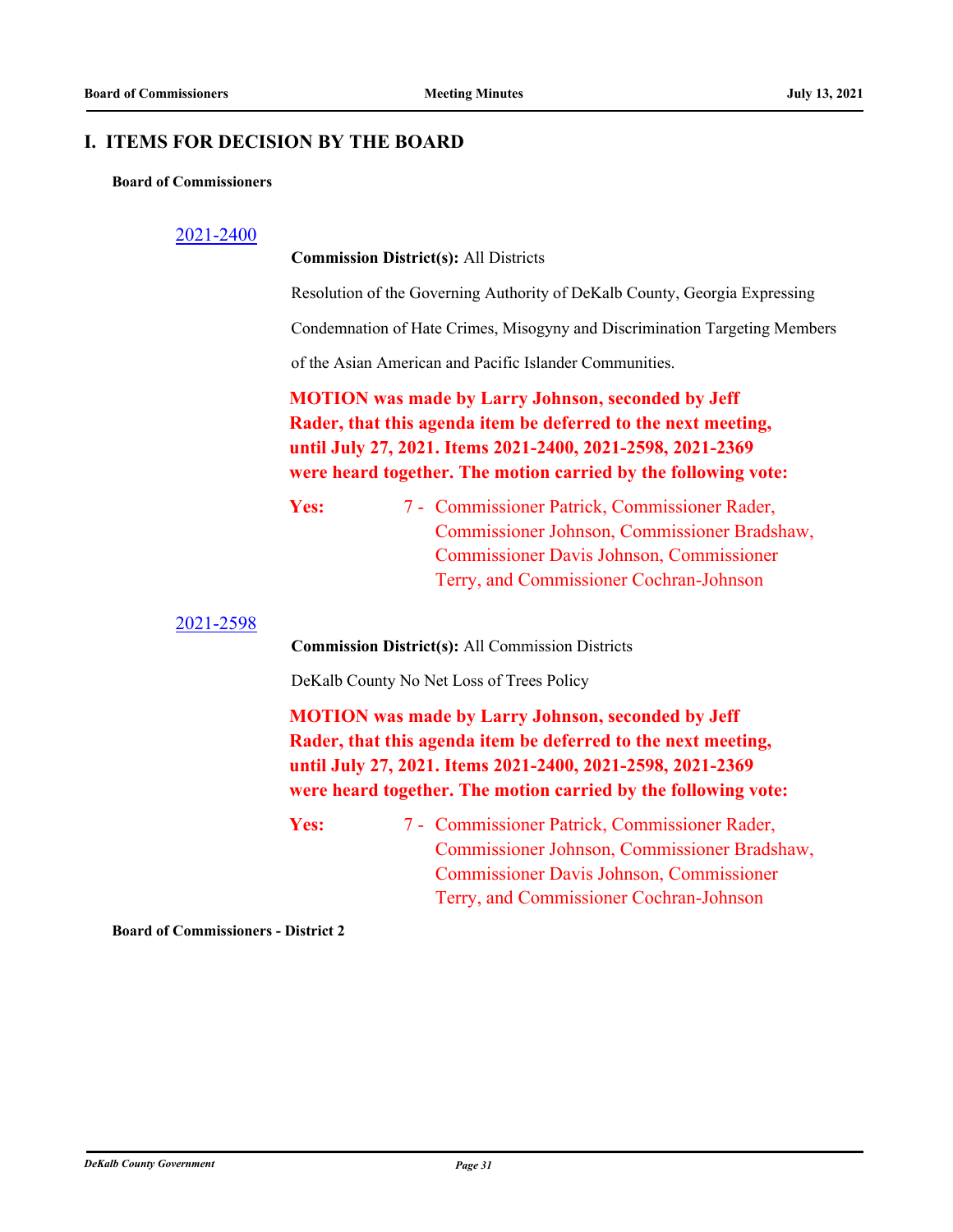**Commission District(s):** Districts 2 and 6

Resolution Conveying the Policy of the DeKalb County Governing

Authority Concerning Property Tax Abatement for the Manor Druid Hills

Apartment/Hotel/Medical Office Project in the City of Brookhaven

## **MOTION was made by Larry Johnson, seconded by Jeff Rader, that this agenda item be deferred to the next meeting, until July 27, 2021. Items 2021-2400, 2021-2598, 2021-2369 were heard together. The motion carried by the following vote:**

Yes: 7 - Commissioner Patrick, Commissioner Rader, Commissioner Johnson, Commissioner Bradshaw, Commissioner Davis Johnson, Commissioner Terry, and Commissioner Cochran-Johnson

**Board of Commissioners - District 4**

```
2021-2595
```
#### **Commission District(s):** All Districts

Implementation of an ordinance to allow for a framework for the County to consider public private partnerships as contemplated by O.C.G.A. Sections 36-91-110 through 36-110-119.

## **MOTION was made by Larry Johnson, seconded by Jeff Rader, that this agenda item be deferred 45 days, until August 24, 2021. The motion carried by the following vote:**

Yes: 7 - Commissioner Patrick, Commissioner Rader, Commissioner Johnson, Commissioner Bradshaw, Commissioner Davis Johnson, Commissioner Terry, and Commissioner Cochran-Johnson

**Clerk to the Board of Commissioners and CEO**

#### [2021-2707](http://dekalbcountyga.legistar.com/gateway.aspx?m=l&id=/matter.aspx?key=8943)

**Commission District(s):** All

Approval of the Minutes of the Board of Commissioners Meeting of June 8, 2021

**MOTION was made by Jeff Rader, seconded by Robert Patrick, that this agenda item be approved. The motion carried by the following vote:**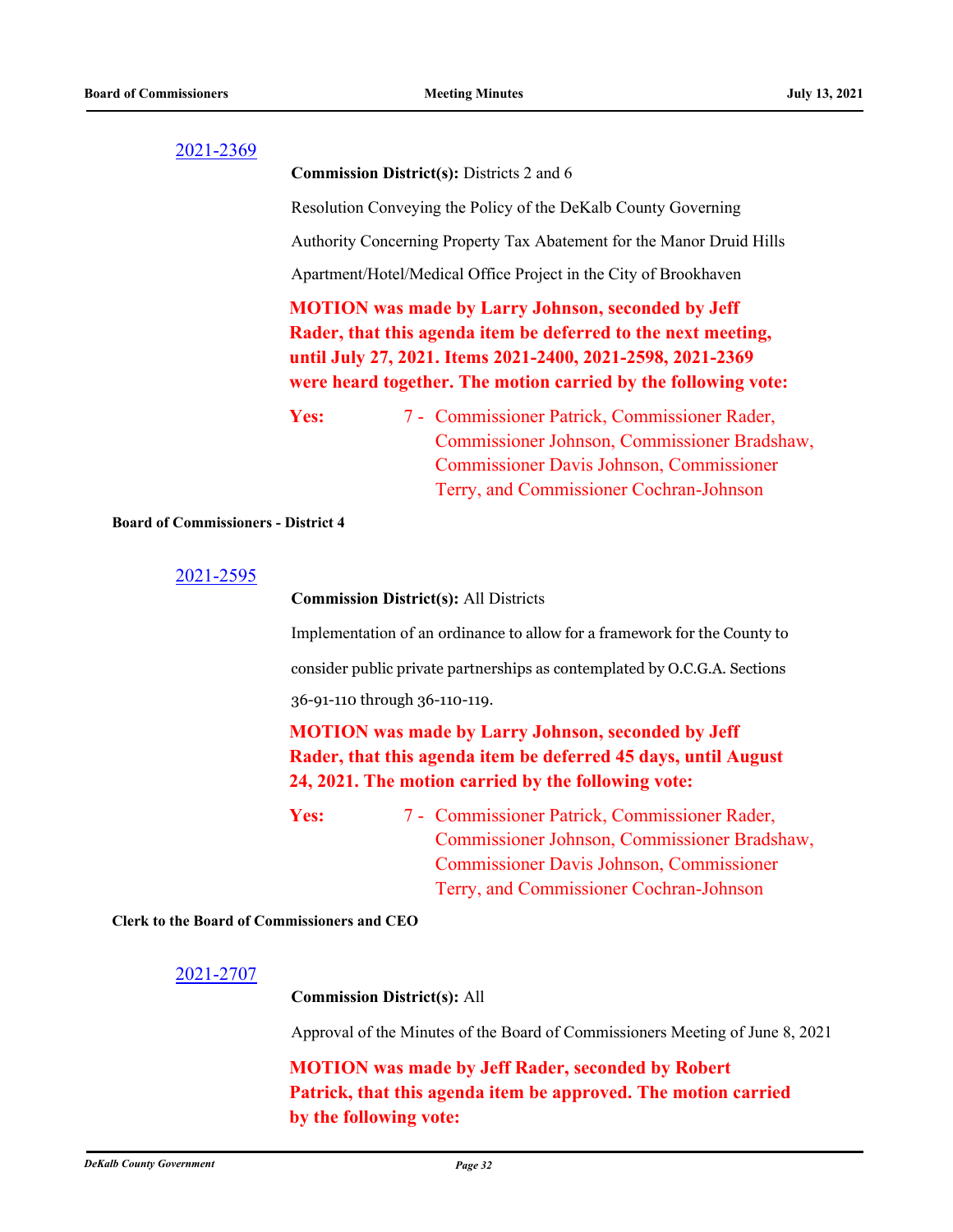Yes: 7 - Commissioner Patrick, Commissioner Rader, Commissioner Johnson, Commissioner Bradshaw, Commissioner Davis Johnson, Commissioner Terry, and Commissioner Cochran-Johnson **Community Development**

#### [2021-2652](http://dekalbcountyga.legistar.com/gateway.aspx?m=l&id=/matter.aspx?key=8888)

**Commission District(s):** Commission Districts 3 and 6

Approval of Contract with Scottdale Early Learning Center, Inc. - Facility

Renovations

## **MOTION was made by Larry Johnson, seconded by Mereda Davis Johnson, that this agenda item be approved. The motion carried by the following vote:**

| <b>Yes:</b> | 7 - Commissioner Patrick, Commissioner Rader,   |
|-------------|-------------------------------------------------|
|             | Commissioner Johnson, Commissioner Bradshaw,    |
|             | <b>Commissioner Davis Johnson, Commissioner</b> |
|             | Terry, and Commissioner Cochran-Johnson         |

#### **District Attorney**

```
2021-2682
```
#### **Commission District(s):** all

Acceptance of \$147,289 for Law Enforcement De-escalation Training Grant to District Attorney's Office; no match required

**MOTION was made by Jeff Rader, seconded by Lorraine Cochran-Johnson, that this agenda item be approved. The motion carried by the following vote:**

#### **Purchasing & Contracting**

*Purchasing & Contracting - to PECS Committee*

Yes: 7 - Commissioner Patrick, Commissioner Rader, Commissioner Johnson, Commissioner Bradshaw, Commissioner Davis Johnson, Commissioner Terry, and Commissioner Cochran-Johnson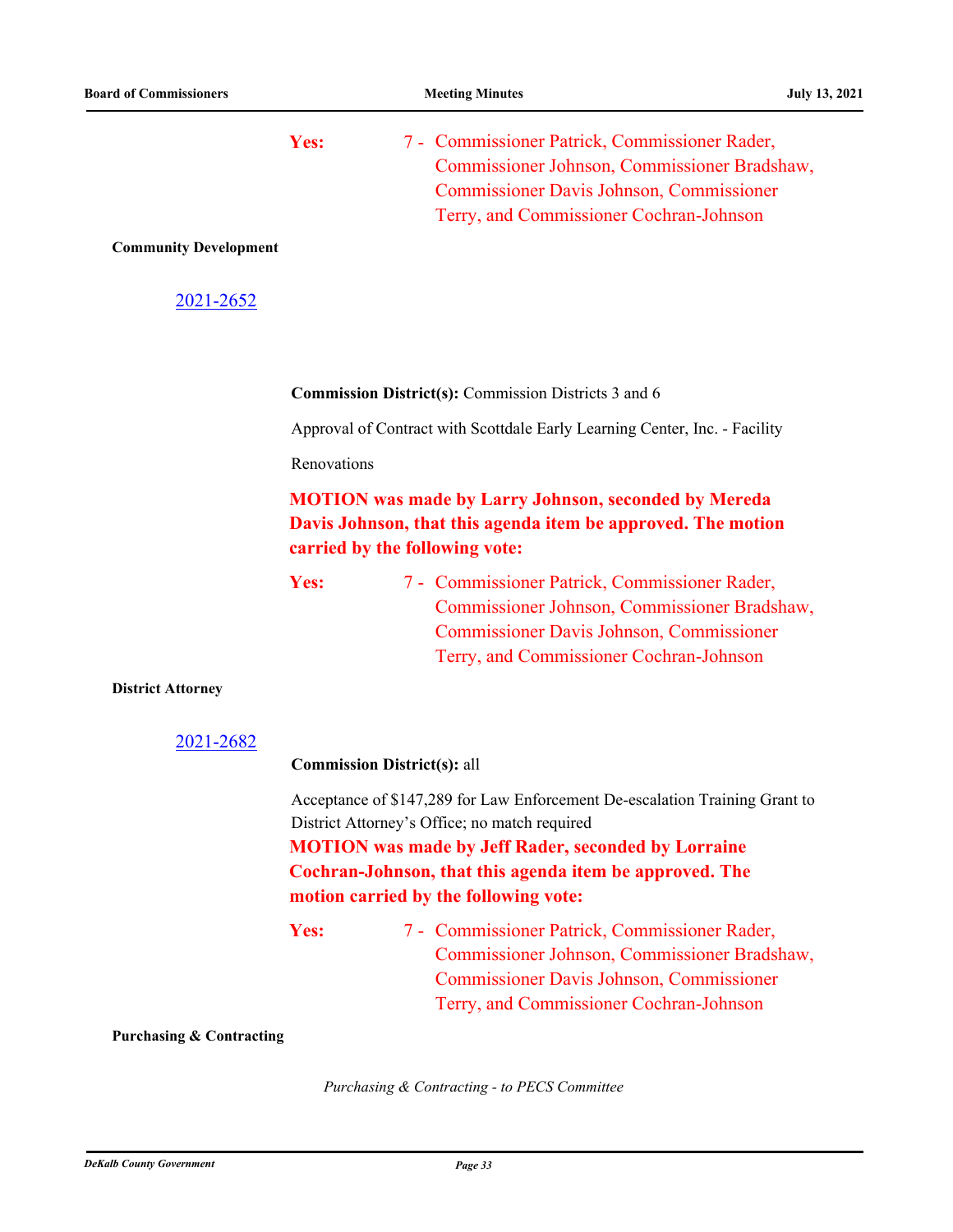#### [2021-2603](http://dekalbcountyga.legistar.com/gateway.aspx?m=l&id=/matter.aspx?key=8839) **Commission District(s): All**

CO - Change Order No. 1 to Contract No. 1061955 for Workforce Innovation and Opportunity (WIOA) Act One Stop Operator: for use by WorkSource DeKalb (WSD). This contract consists of coordination and management of workforce services. Awarded to In the Door, LLC. Amount Not To Exceed: \$14,750.00 per month.

**MOTION was made by Larry Johnson, seconded by Mereda Davis Johnson, that this agenda item be approved. The motion carried by the following vote:**

Yes: 7 - Commissioner Patrick, Commissioner Rader, Commissioner Johnson, Commissioner Bradshaw, Commissioner Davis Johnson, Commissioner Terry, and Commissioner Cochran-Johnson

#### [2021-2699](http://dekalbcountyga.legistar.com/gateway.aspx?m=l&id=/matter.aspx?key=8935) **Commission District(s): All**

REN - In-Home Services for Seniors (Annual Contract - 3rd Renewal of 4 Options to Renew): Contract No. 1115601 for use by Human Services. This contract consists of the provision of personal care, homemaker and respite tasks as supportive services for seniors. Awarded to Rem-Kiks Health Care Services, Inc. Amount Not To Exceed: \$646,944.45

**MOTION was made by Larry Johnson, seconded by Mereda Davis Johnson, that this agenda item be approved. The motion carried by the following vote:**

Yes: 7 - Commissioner Patrick, Commissioner Rader, Commissioner Johnson, Commissioner Bradshaw, Commissioner Davis Johnson, Commissioner Terry, and Commissioner Cochran-Johnson

*Purchasing & Contracting - to PWI Committee*

#### [2021-2705](http://dekalbcountyga.legistar.com/gateway.aspx?m=l&id=/matter.aspx?key=8941) **Commission District(s): All**

LB - Invitation No. 20-101318 Restoration Services (Three (3) Year Multiyear Contract): for use by the Department of Watershed Management (DWM). Consists of labor and materials for the restoration of property to include concrete installation, sodding and landscaping services. Recommend award to the lowest, responsive and responsible bidder: Autaco Development, LLC. Amount Not To Exceed: \$19,080,375.00.

**MOTION was made by Lorraine Cochran-Johnson, seconded by Robert Patrick, that this agenda item be approved. The motion carried by the following vote:**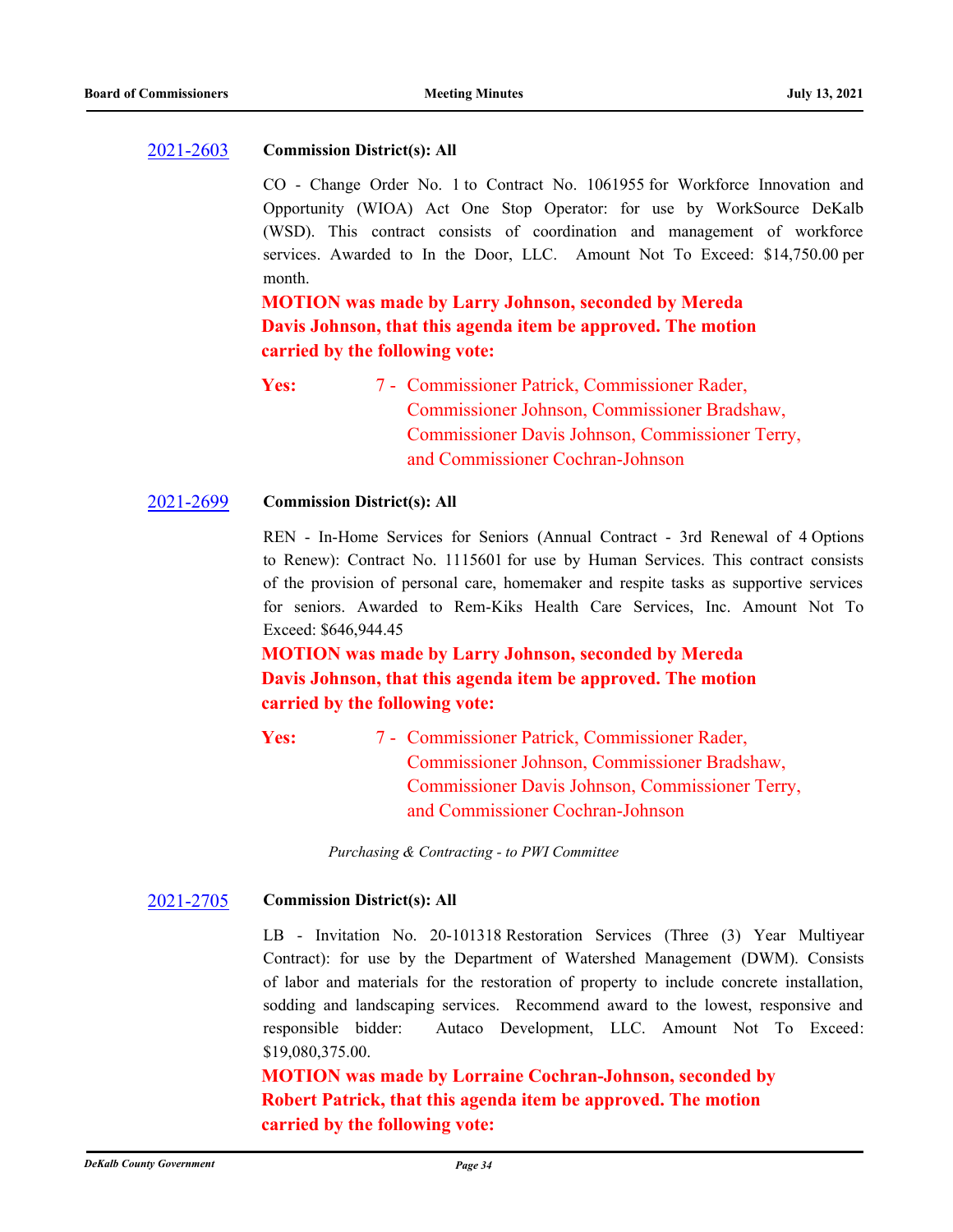Yes: 7 - Commissioner Patrick, Commissioner Rader, Commissioner Johnson, Commissioner Bradshaw, Commissioner Davis Johnson, Commissioner Terry, and Commissioner Cochran-Johnson

## **J. COMMENTS FROM THE BOARD**

#### **K. EXECUTIVE SESSION**

#### **POLICY OF NON-DISCRIMINATION ON THE BASIS OF DISABILITY IN COUNTY SERVICES.**

DeKalb County Government does not discriminate against qualified individuals with disabilities or exclude them from participating in or receiving benefits of its services, programs, or activities, based on disability. Janet Essix, DeKalb County Government's Employee Relations Manager and ADA Coordinator, is designated to coordinate the County's compliance with Part 35 of the Department of Justice regulations regarding the Americans with Disabilities Act. Janet Essix may be contacted at 1300 Commerce Drive, 1st Floor, Decatur, GA 30030, 404.371.2309, to request information about access for persons with disabilities to County services, programs and activities, or to discuss a grievance regarding an impediment to such access. Ten days' notice is requested for special accommodations.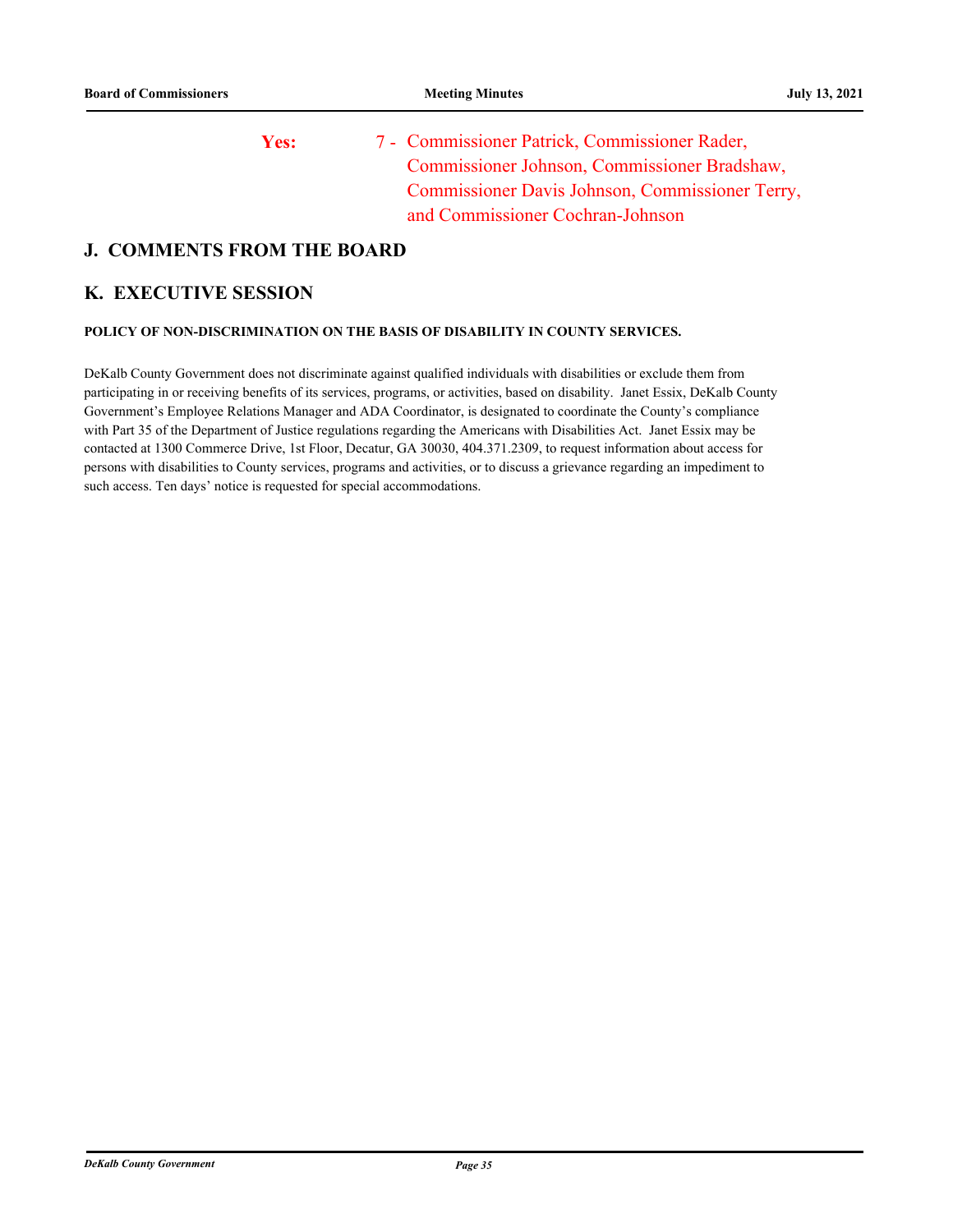ADJOURNMENT: **There being no further official business, MOTION was made by Larry Johnson, seconded by Lorraine Cochn1n-Johnson, that this agenda item be approved to adjourn the July 13, 2021 Board of Commissioners Meeting at 12:20 p.m. The motion carried by the following vote:**

> Yes: 7 - Commissioner Patrick, Commissioner Rader, Commissioner Johnson, Commissioner Bradshaw, Commissioner Davis Johnson, Commissioner Terry, and Commissioner Cochran-Johnson

Stephen R. Bradshaw Presiding Officer

Michael Thurmond Chief Executive Officer

Babaux Sales Jas

Barbara Sanders-Norwood County Clerk